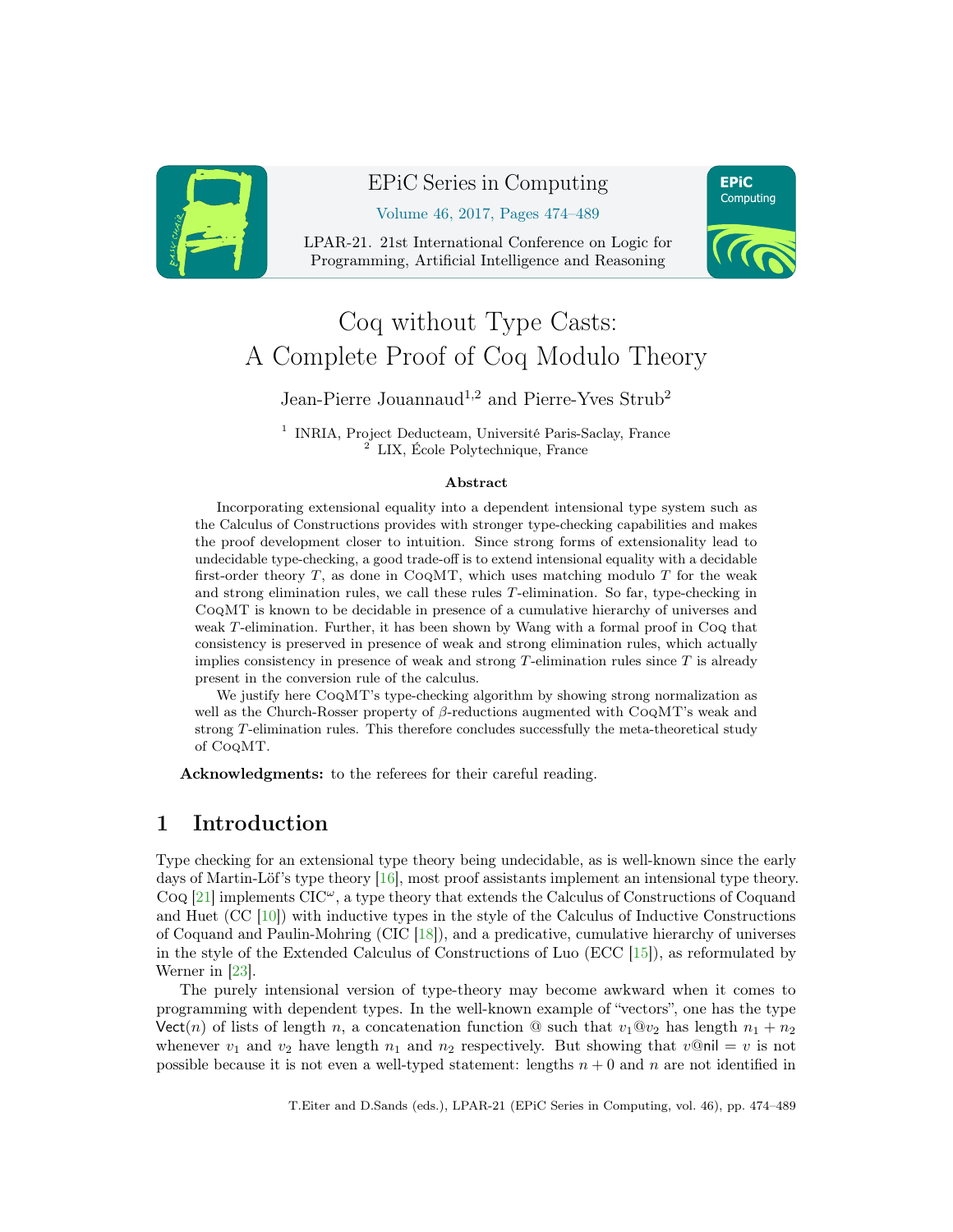Coq whenever  $+$  is defined recursively on the first argument (*n* here), which must therefore be in the form of 0 or successor of something to generate the expected computation.

There are many ways to fix the problem: by adding rewrite rules to increase the computing ability  $[7]$ ; by building in full extensionality to the price of loosing decidability  $[19, 17]$  $[19, 17]$  $[19, 17]$ ; by building in a restricted form of extensionality taking advantage of equations present in the typing context [\[8\]](#page-14-1); and by building in an even weaker form of extensionality restricted to an object level first-order theory [\[20\]](#page-15-8). The difficulty is indeed to find the right trade-off between the expressivity of the type system, the decidability of type-checking, and the efficiency of the implementation. Among all these proposals, the last one only has been implemented as a proof assistant named CoqMT for Coq Modulo Theory [\[20\]](#page-15-8). The formal theory underlying CoqMT was fully described under the name of CoqMTU in [\[6\]](#page-14-2). An original feature of CoqMTU was its weak elimination rule using pattern matching modulo the first-order theory T, called T-elimination. In our example of Presburger arithmetic, this allows to pop up zero or successor from a expression headed by  $+$ , regardless of the inductive definition of  $+$ . CoQMTU lacked strong elimination which we were unable to justify at that time.

We then started a program aiming at a full formal proof of  $CIC^{\omega}(T)$  ( $\omega$  standing for the cumulative hierarchy of predicative universes), our now favorite name for the theory obtained by adding strong T-elimination to CoqMTU. Proving Coq in Coq is an effort started long ago by Barras, who completed it recently with a formal, semantic proof of strong normalization and consistency of  $ClC^{\omega}$  [\[4\]](#page-14-3). A major step in this success was Werner's encoding of type theory in Zermelo Fraenkel intuitionistic set theory IZF augmented by arbitrarily many inaccessible cardinals [\[23\]](#page-15-5), further improved by Barras [\[5\]](#page-14-4). This opened the way to a full proof of the metatheory of CIC<sup> $\omega$ </sup>, the theory underlying CoQ, for which  $T = \emptyset$ , via the elaboration of a complex, structured, semantic model, building upon previous work of Altenkirch [\[1\]](#page-14-5). A major advantage of Barras' Coq development is its modularity: starting with an appropriate realizability model of CC based on IZF augmented with inaccessible cardinals, adding new semantic objects for each new syntactic construct, and proving conservativity of the considered extension shows then both that the obtained calculus is consistent, and also that the reductions are strongly-normalizing in the extension. This approach has been taken for CC augmented with a predicative hierarchy of universes first  $(CC^{\omega})$ , then with inductive types  $(CIC^{\omega})$ . It can be carried out smoothly, provided successive extensions do not interact.

Applied to  $CIC^{\omega}(T)$ , this modular approach has allowed Wang to get consistency and strong normalization of a restriction of  $CIC^{\omega}(T)$  for which elimination is classically fired via plain pattern matching rather than matching modulo the theory  $T$  [\[22\]](#page-15-9). The reason is that T-elimination would make two different extensions depend on each other: inductive types and T. But since the theory T is present via the conversion rule of  $CIC^{\omega}(T)$ , this modular approach shows indeed consistency of the whole calculus  $ClC^{\omega}(T)$  as well as strong normalization of  $\beta$ -reduction augmented with the classical plain elimination rules. This does not, however, show strong normalization when including T-elimination, and therefore, the decidability of type-checking in  $CIC^{\omega}(T)$  does not follow from [\[22\]](#page-15-9).

The crux of the problem is indeed to show that T-elimination and  $\beta$ -reduction together are strongly normalizing. Our approach relies upon the strong normalization property of classical plain elimination together with  $\beta$ -reduction used as an induction principle in order to derive, by syntactic arguments, the strong normalization property of β-reduction augmented with T-elimination. This syntactic strong normalization proof, which then allows to show decidability of type-checking by standard arguments, is our main contribution. Done *outside* Barras' model construction, it shows that his expandable semantic infrastructure forbidding interactions between different semantic objects, can be extended again by solving interactions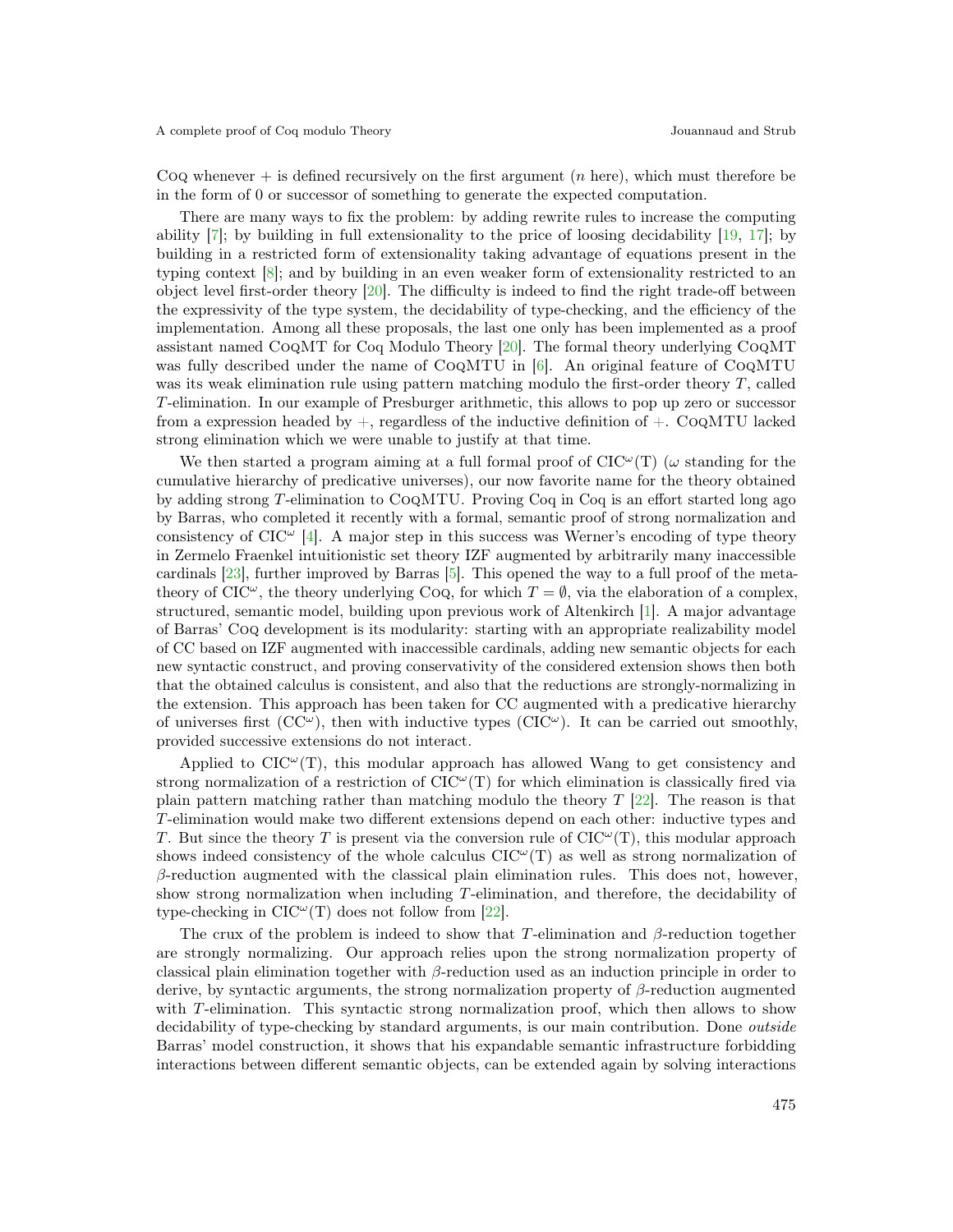between different semantic objects at the syntactic level.

Syntax and semantics of  $CIC^{\omega}(T)$  are given in Section [2.](#page-2-0) Our syntactic strong normalization proof is developed in Section [3](#page-7-0) as well as the proof of the Church-Rosser property. An extended example follows in Section [4.](#page-12-0)

## <span id="page-2-0"></span>2 Syntax of  $CIC^{\omega}(T)$

Apart from cosmetic differences, this section follows the presentation given in [\[6\]](#page-14-2).

The main novel feature of  $CIC^{\omega}(T)$  and its predecessors with respect to  $CIC^{\omega}$  is the embedding of a type of first-order terms. Regarding the typing rules, the main difference is the extension of the conversion relation by a decidable congruence  $\sim_T$  on these first-order terms homomorphically extended to arbitrary terms. Regarding now the computation rules, the main difference is the use of pattern matching in the theory for firing the so-called T-elimination rules. There are different version of  $CIC^{\omega}(T)$  incorporating different mechanisms.<sup>1</sup>

The present version of  $CIC^{\omega}(T)$  does have strong elimination, which is witnessed by the fact that the eliminator of natural numbers  $ELIM_{Nat}(P, u, v, t)$ , in the case of Presburger arithmetic, can be used with a term P belonging to any sort s. Further, T-eliminations incorporate the theory  $\sim$ π into reductions via pattern matching in the theory, which must therefore be assumed to be decidable. CIC<sup> $\omega$ </sup>(T) appears then as a generalization of CIC $\omega$ , the latter being an instance of the former in case the theory  $\sim_T$  is syntactic equality.

The version of  $CIC^{\omega}(T)$  introduced in [\[6\]](#page-14-2) under the name  $COQMTU$ , has weak T-elimination only, obtained by restricting s to the sort of propositions. As a consequence, CoqMTU provided the induction principle of the natural numbers, but no possibility to define functions by structural induction on them.

The version of  $CIC^{\omega}(T)$  studied in [\[22\]](#page-15-9) is intermediate: there are weak and strong elimination rules, but the theory  $\sim_T$  is not incorporated into reductions. Further, it uses a direct judgmental presentation, instead of lifting the first-order equalities into equality judgments on terms via the embedding of the type of first-order terms. The equivalence of both presentations is formally proved in [\[4\]](#page-14-3) in a restricted case, but does hold, as expected, in the general case.

#### 2.1 First-Order Theory T

We consider a first-order mono-sorted algebra defined by a *sort* o, a non-empty set of *constructor* symbols C, a set of defined symbols D, both equipped with arities, and a set of variables  $\mathcal{X}$ . Multi-sorted algebras would do as well. We denote by  $\mathcal{T}(\mathcal{C} \oplus \mathcal{D}, \mathcal{X})$  (or simply T) the set of (first-order) terms,  $\mathcal{T}(\mathcal{C}, \mathcal{X})$  the set of constructor terms,  $\mathcal{T}(\mathcal{D}, \mathcal{X})$  the set of defined terms, and drop the letter  $X$  for the respective sets of *ground* terms. Constructors and defined symbols are equipped with a fixed *arity*, denoted by arity $(f)$  for the symbol f.

The semantics of the defined symbols is specified in an abstract form by a decidable congruence  $\sim_T$  over  $\mathcal{T}(\mathcal{C} \oplus \mathcal{D}, \mathcal{X})$ , the so-called theory T. Terms s, t such that s  $\sim_T t$  are called T-convertible. Congruences are extended to *n*-tuples of terms as expected. We assume that  $T$  satisfies the following axioms:

**Freeness.** For all constructors  $C, C'$  and terms  $\overline{u}, \overline{v}, C(\overline{u}) \sim_T C'(\overline{v})$  implies  $C = C'$  and  $\overline{u} \sim_T \overline{v}$ .

When the congruence  $\sim_T$  is generated by a set of equations, freeness is usually ensured by constraining the generating equations (assuming for example confluence and that the equations are oriented into rules whose left-hand sides are not constructor-headed). It is not enough to

<sup>&</sup>lt;sup>1</sup>We reserve the acronym Co<sub>Q</sub>MT for the implementation incorporating them all.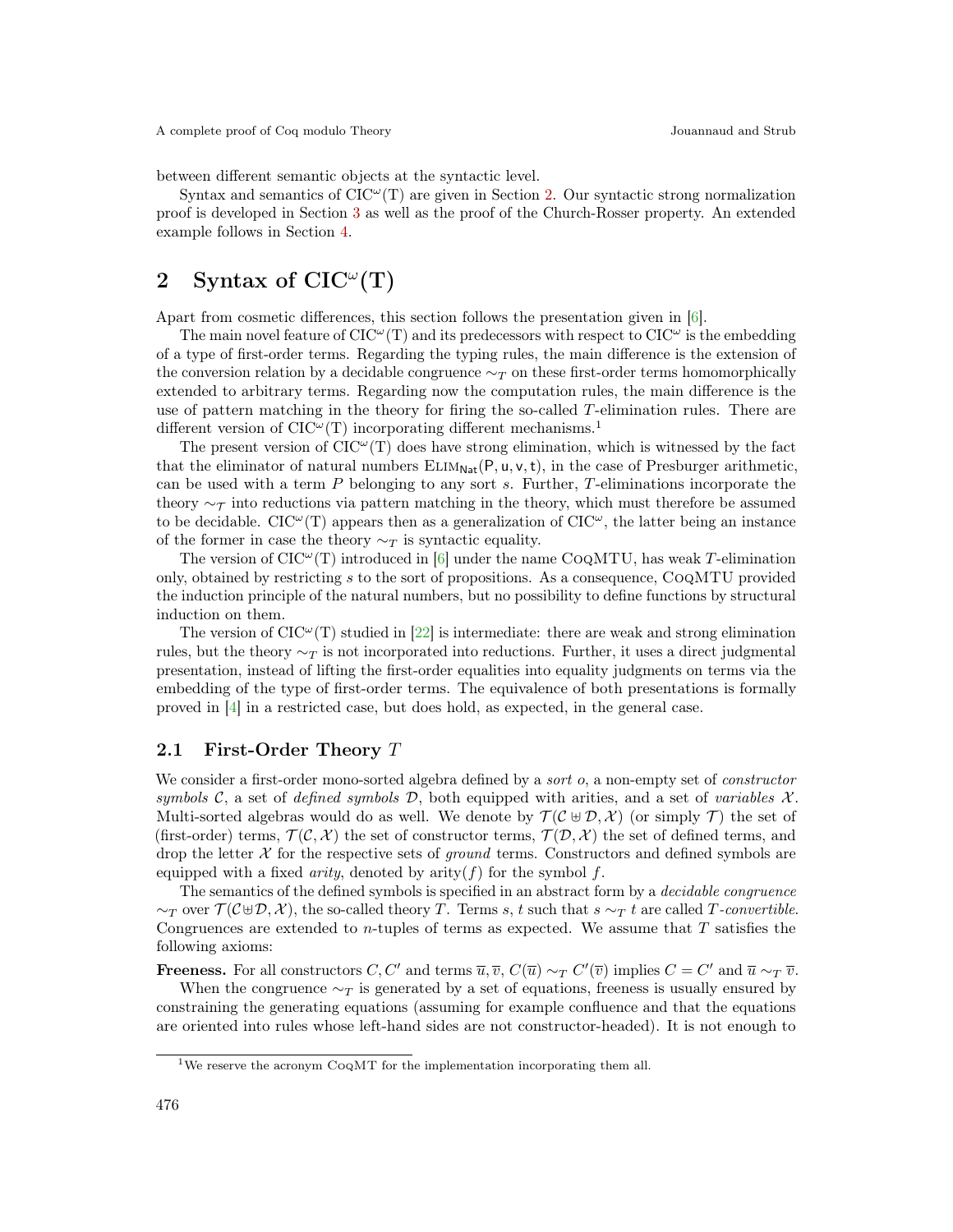weaken the present assumption by assuming that equivalent constructor terms are syntactically equal, as pointed out to us by Jesper Cockx.<sup>2</sup>

Non-triviality.  $\mathcal{T}(\mathcal{C})$  contains at least two different constructor terms.

Under the freeness assumption, this second assumption is equivalent to the existence of at least two constructors. It will play an important role later.

**Completeness.** For all terms t in  $\mathcal{T}(\mathcal{C} \oplus \mathcal{D})$ , there exists a term u in  $\mathcal{T}(\mathcal{C})$  (unique by Freeness) such that  $t \sim_T u$ .

Completeness ensures that the quotient  $T(\mathcal{C} \oplus \mathcal{D})/\sim_T$  is isomorphic to  $T(\mathcal{C})$ . Although this is undecidable, good tools exist such as SPIKE [\[9\]](#page-14-6).

**Example 2.1.** Let a, c be constructors with arities 0,1, and f a defined symbol of arity 0. Let T the theory defined by the equation  $f = c(f)$ . T is decidable, since the rewrite system  $c(f) \rightarrow f$ defines unique normal forms, satisfies freeness and non-triviality, but is not complete: no finite constructor term is equivalent to f.

Our paradigmatic first-order theory satisfying our axioms is Presburger Arithmetic, whose alphabet is  $C = \{0, S\}$  and  $D = \{+\}.$  We indeed use here the unquantified fragment of Presburger arithmetic, but could take the unquantified fragment of Peano arithmetic as well, since that fragment is decidable.

### 2.2 Pseudo-Terms

Since our abstract calculus contains the calculus of constructions, universes, inductive types, and a first-order theory  $\sim_T$ , its term language contains the usual term constructions of CC, universes, eliminators, and terms from the first-order language. Incorporating the latter into the type-theoretic language is easily done by declaring the first-order function symbol as higher-order constants in the calculus.

**Example 2.2.** In the example of Presburger arithmetic, this gives  $0 : nat, S : nat \rightarrow nat$ , and  $+:{\bf nat}\to{\bf nat}$ . Then, fully applied terms (like  $(+\bf{0}\bf{0})$ ) correspond to first-order terms (here,  $+ (0, 0)$ ), while non-fully applied ones like  $(+ 0)$  do not.

**Universes:** our universes are classically **Prop** and **Type**<sub>j</sub>, where j is a (strictly) positive integer. We shall identify **Prop** with  $Type_0$  whenever convenient. This goes against the Coq tradition of identifying  $\textbf{Prop}$  with  $\textbf{Type}_{-1}$  and  $\textbf{Set}$  with  $\textbf{Type}_0$ , but is a natural fit with the predicativity of **Set**. Then,  $s := {\text{Type}_i}_{j \geq 0}$ .

**Variables** are elements of a denumerable set  $V$  containing  $X$  as a denumerable subset.

**First-order constants:** we denote by  $\sigma$  the type of our first-order algebraic expressions, and (abusing notations) by  $\mathcal C$  and  $\mathcal D$  the sets of higher-order constants corresponding to the constructors and defined symbols respectively.

Eliminator: we denote by  $\text{ELIM}_o$  the eliminator for the type  $o$ .

Pseudo terms:

 $t, u, P, Q ::= s \mid o \mid C \mid \mathcal{D} \mid \mathcal{V} \mid t u \mid \lambda[x \in \mathcal{X} : P]. t \mid \forall [x \in \mathcal{X} : P]. Q \mid \text{ELIM}_o(P, \overline{u}, t).$ 

<sup>&</sup>lt;sup>2</sup>Who provided us with the following counter-example to Lemma II.C.4 in [\[6\]](#page-14-2): let  $\mathcal{C} \stackrel{\text{def}}{=} \{0, S\}, \mathcal{D} \stackrel{\text{def}}{=} \{f, g\}$ and  $S(f(x)) \sim_T S(g(x))$ ,  $f(0) \sim_T 0$ ,  $g(0) \sim_T 0$ ,  $f(S(0)) \sim_T 0$ ,  $g(S(0)) \sim_T 0$ , but  $f(x) \not\sim_T 0$  and  $g(x) \not\sim_T 0$ . Then  $S(f(x)) \sim_T S(g(x))$ , but  $f(x) \not\sim_T g(x)$ .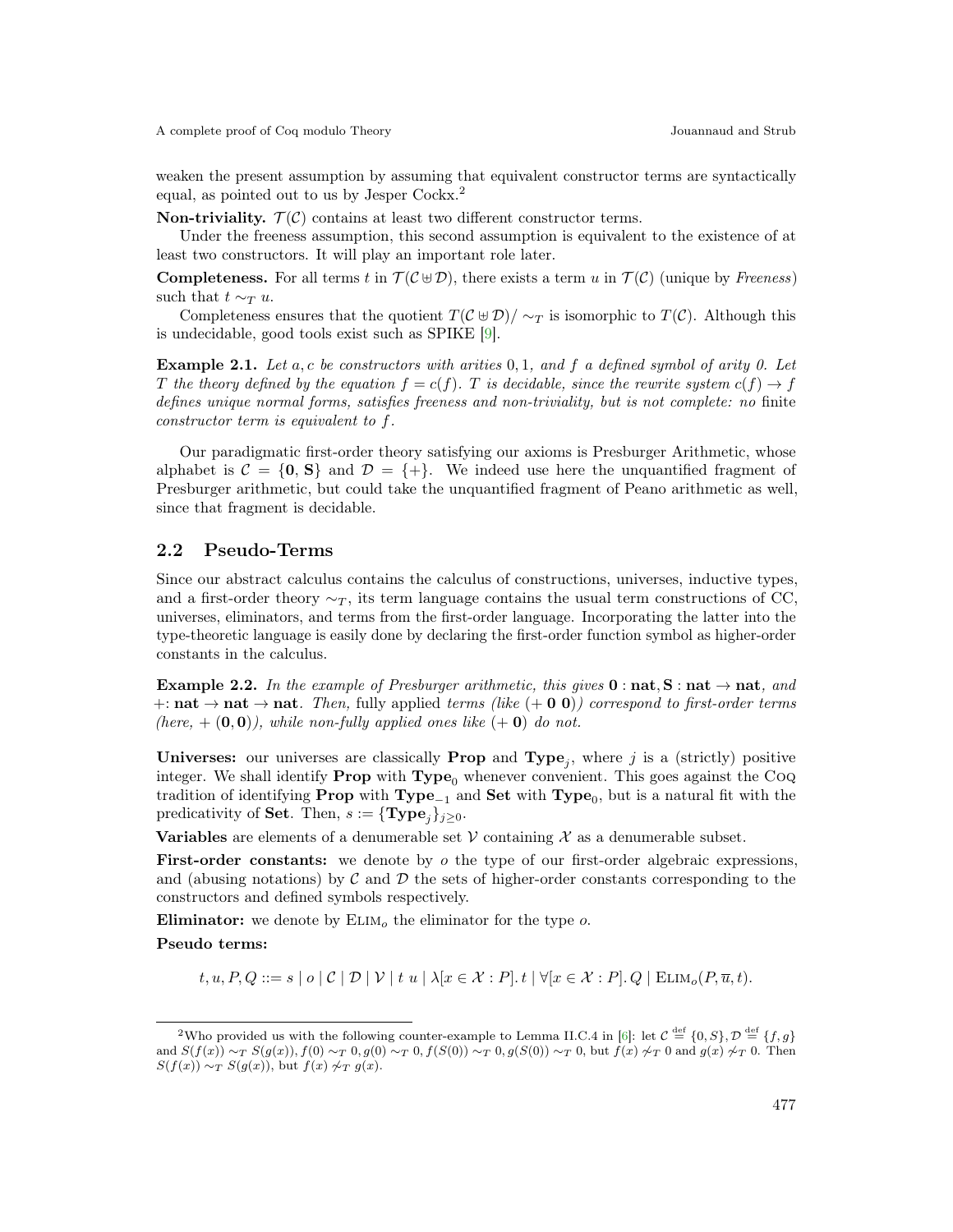As usual, application associates to the left. We will systematically use the left form of a sequence of applications. Positions in terms are defined as usual, using Λ for the root position. We denote by  $\mathcal{F}P$ os(t) the set of non-variable positions in the term t, by  $t(p)$  the symbol at position p in t –t( $\Lambda$ ) being the head of t–, by  $\text{Var}(t)$  the set of free variables of a term t, and by  $|t|$  its size, counting then the non-variable nodes of its tree representation.

Example 2.3. For Presburger arithmetic,  $\text{ELIM}_{Nat}(P, u, v, t)$  stands for Gödel's recursor at higher type  $rec(P, t, u, v)$ .

**Pseudo substitutions:** A (pseudo) substitution of domain  $\mathcal{D}om(\theta) = \{x_1, \ldots, x_n\}$  is a sequence  ${x_1 \mapsto t_1, \ldots, x_n \mapsto t_n}$  where the  $x_i$ 's are distinct variables and the  $t_i$ 's are terms. A substitution  $\theta$  acts on a term u by replacing all free occurrences of the variables  $x_i$ 's in u by the corresponding  $t_i$ 's, possibly renaming bound variables.

#### 2.3 Embedding the Algebraic World

**Definition 2.4.** A pseudo-term is algebraic-headed if it is of the form  $(f t_1 ... t_n)$  where  $f \in \mathcal{C} \oplus \mathcal{D}$  and arity $(f) = n$ . We also say that f is fully applied. It is algebraic if it is a variable, or an algebraic-headed term  $(f t_1 ... t_n)$  whose pseudo-terms  $t_1,..., t_n$  are algebraic.

Algebraic pseudo-terms are identified with first-order terms in  $\mathcal{T}(\mathcal{C} \oplus \mathcal{D}, \mathcal{V})$ .

Definition 2.5. A pseudo-term is curried if none of its (non-strict) subterms is algebraic headed.

For an example, if f has arity 2, then  $(f \lambda x.x)$  is curried.

Definition 2.6. Algebraic and curried terms are said to be homogeneous, others are heterogeneous. Given a term t, an immediate alien is any maximal strict subterm u of t such that

- if t is algebraic headed, then u is not algebraic headed
- if t is not algebraic headed, then u is algebraic headed.

We denote by  $A(t)$  the multi-set of aliens of t.

Note that the head and immediate subterms (or super-terms) of a term must be defined properly: the head and immediate subterms of  $(\ldots (ft_1) \ldots t_n)$  are f and all the  $t_i$ 's in case  $n = \text{arity}(f)$ , but the application operator,  $(\ldots (ft_1) \ldots t_{n-1})$  and  $t_n$  otherwise.

We now decompose an arbitrary term s into an *homogeneous cap*  $\hat{s}$  and an *heterogeneous* alien substitution  $\sigma$  such that  $s = \hat{s}\sigma$ . To this end, variables in the cap are chosen according to a one to one mapping  $\xi$  from classes of pseudo-terms modulo renaming of bound variables and the set  $V \setminus \mathcal{X}$  of so-called *fresh* variables.

**Definition 2.7** ([\[6\]](#page-14-2)). Given a pseudo-term t, we define its cap  $\hat{t}$  and alien substitution  $\theta_t$  as:

- (i)  $\hat{t} \stackrel{\text{def}}{=} t[\xi(t|p)]_{p\in P}$ , where P is the set of positions of the immediate aliens of t;
- (ii)  $\theta_t \stackrel{\text{def}}{=} {\xi(t|_p) \mapsto t|_p | t|_p \text{ is an immediate alien of } t}.$

Note that this definition trivially ensures the property  $t = \hat{t}\theta_t$ .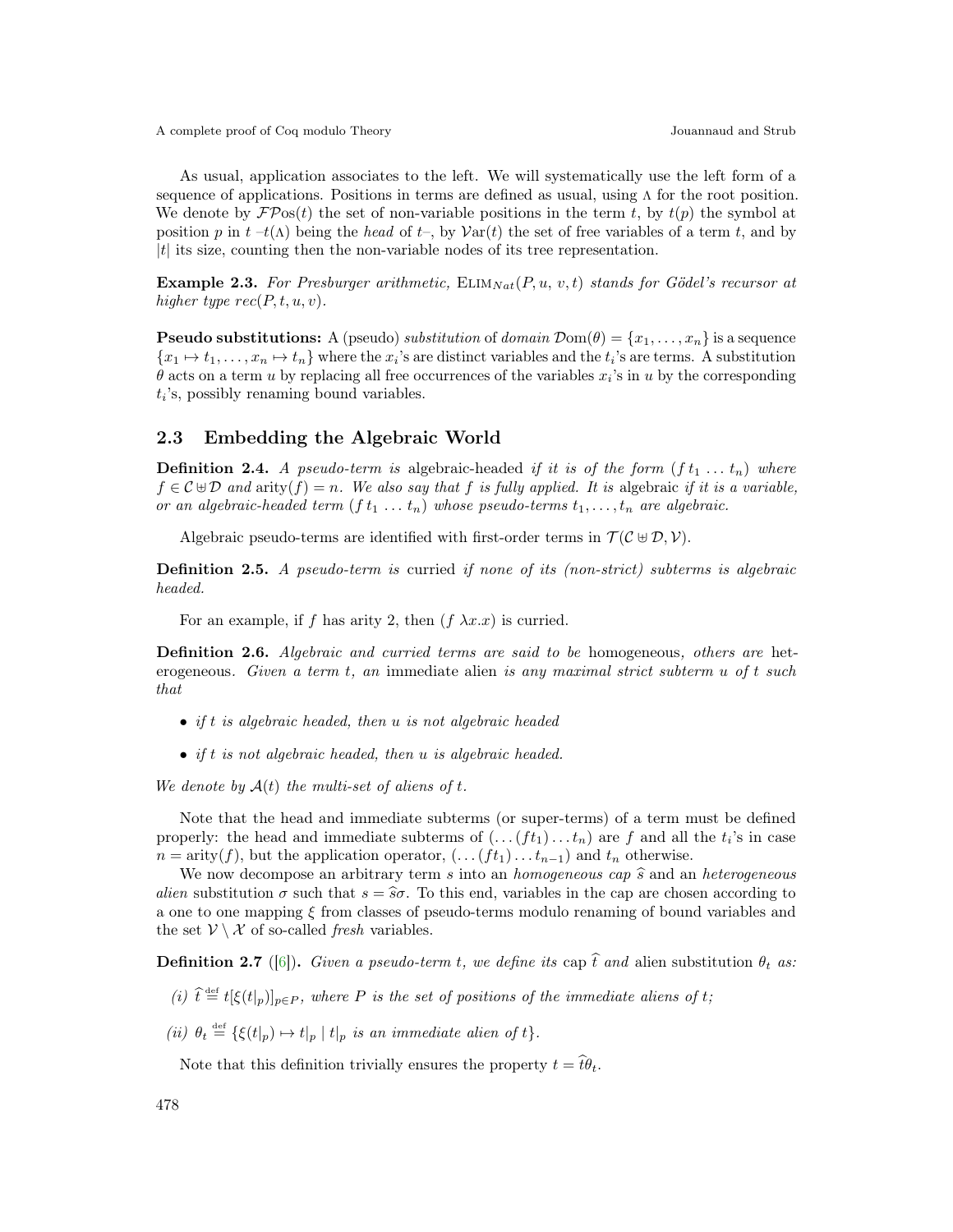$$
\begin{array}{cccc}\n & \hat{u} \text{ or } \hat{v} \text{ is not a variable} \\
 & \frac{u =_{\alpha} v}{u \leftrightarrow_{T}^{*} v} & \frac{\hat{u} \sim_{T} \hat{v} \qquad \theta_{u} \leftrightarrow_{T}^{*} \theta_{v}}{\hat{u} \theta_{u} \leftrightarrow_{T}^{*} \hat{v} \theta_{v}} & \frac{T \leftrightarrow_{T}^{*} W \qquad t \leftrightarrow_{T}^{*} w}{\lambda [x : T]. t \leftrightarrow_{T}^{*} \lambda [x : W]. w} \\
 & \frac{T_{1} \leftrightarrow_{T}^{*} W_{1} \qquad T_{2} \leftrightarrow_{T}^{*} W_{2}}{\forall [x : T_{1}]. T_{2} \leftrightarrow_{T}^{*} \forall [x : W_{1}]. W_{2}} & \frac{M \leftrightarrow_{T}^{*} M' \qquad N \leftrightarrow_{T}^{*} N'}{M N \leftrightarrow_{T}^{*} M' N'} \\
 & Q_{1} \leftrightarrow_{T}^{*} Q_{2} & \overline{f_{1}} \leftrightarrow_{T}^{*} \overline{f_{2}} & t_{1} \leftrightarrow_{T}^{*} t_{2} & \forall x \in \mathcal{D}om(\theta_{u}) \cap \mathcal{D}om(\theta_{v}). \theta_{u}(x) \leftrightarrow_{T}^{*} \theta_{v}(x) \\
\text{ELIM}_{o}(Q_{1}, \overline{f_{1}}, t_{1}) \leftrightarrow_{T}^{*} \text{ELIM}_{o}(Q_{2}, \overline{f_{2}}, t_{2}) & \frac{\forall x \in \mathcal{D}om(\theta_{u}) \cap \mathcal{D}om(\theta_{v}). \theta_{u}(x) \leftrightarrow_{T}^{*} \theta_{v}(x)}{\theta_{u} \leftrightarrow_{T}^{*} \theta_{v}}\n\end{array}
$$

<span id="page-5-0"></span>Figure 1: Inference rules for  $\leftrightarrow^*_T$ 

Example 2.8. Let  $s = (+ (\lambda x : \text{nat.}(S x) 0) (+ (+ 0)(+ 0)))$ . Then,  $\hat{s} = +(y, + (z, z))$ ,  $y, z \in \mathcal{V} \setminus \mathcal{X}$ , and  $\theta_s = \{y \mapsto (\lambda x : \textbf{nat.}(\mathbf{S} x) \mathbf{0}), z \mapsto (+ \mathbf{0})\}.$ 

<span id="page-5-4"></span>**Definition 2.9.** Figure [1](#page-5-0) extends the congruence  $\sim_T$  to a decidable conversion relation  $\leftrightarrow_T^*$ .

**Definition 2.10.** The constructor size  $n<sub>C</sub>(t)$  of a term t is the maximum of the set

 $\{|v| \mid v \in \mathcal{T}(\mathcal{C}, \mathcal{X}) \text{ and } t \leftrightarrow^*_{T} v\theta \text{ for some substitution } \theta\}.$ 

The relation  $\leftrightarrow^*_{T}$  is transitive [\[6\]](#page-14-2), explaining our notation. Simpler formulation can be given, the present one eases some proofs by induction. The coming properties are needed for our normalization proof:

**Lemma 2.11** ([\[6\]](#page-14-2)). The constructor size of any term is finite.

<span id="page-5-1"></span>**Lemma 2.12** ([\[6\]](#page-14-2)). Assume  $s \leftrightarrow^*_{T} t$ , where  $n_{\mathcal{C}}(s) = n_{\mathcal{C}}(t) > 0$ .

- (i) There exists  $u = C(\overline{u})$  such that C is a constructor,  $s \leftrightarrow_{T}^{*} u$ ,  $t \leftrightarrow_{T}^{*} u$ , and  $Var(u) \subseteq$  $\mathcal{V}\text{ar}(s) \cap \mathcal{V}\text{ar}(t)$ .
- (ii) Let  $s \leftrightarrow_T^* C(\overline{u})$  and  $t \leftrightarrow_T^* C'(\overline{v})$ . Then  $C = C'$  and  $\overline{u} \leftrightarrow_T^* \overline{v}$ .

**Definition 2.13.** A term  $C(\overline{u})$  simplifies a term t iff (i)  $t = C(\overline{u})$ , or (ii)  $t(\Lambda) \notin C$ ,  $t \leftrightarrow_T^* C(\overline{u})$ and  $\mathcal{V}\text{ar}(\overline{u}) \subseteq \mathcal{V}\text{ar}(t)$ .

This definition strengthens the one given in [\[6\]](#page-14-2) by assuming that  $C(\overline{u})$  is t itself in case it is constructor-headed. The usual elimination rule for inductive types becomes then a particular case of the T-elimination rule of CIC<sup> $\omega$ </sup>(T). This modification also eases the computation of  $C(\overline{u})$ as well as some proofs to come.

<span id="page-5-3"></span>**Lemma 2.14** ([\[6\]](#page-14-2)). Assume  $C(\overline{u})$  simplifies t. Then,  $n_{\mathcal{C}}(t) > n_{\mathcal{C}}(\overline{u})$ .

<span id="page-5-2"></span>**Lemma 2.15.** Let t be a term of a strictly positive constructor size. Then, there exists  $\overline{v}$  such that  $C(\overline{v})$  simplifies t.

*Proof.* If  $t = C(\overline{u})$ , we are done. Otherwise,  $t \leftrightarrow_T^* C(\overline{u})$ . The property then follows from Lemma [2.12](#page-5-1) (i).  $\Box$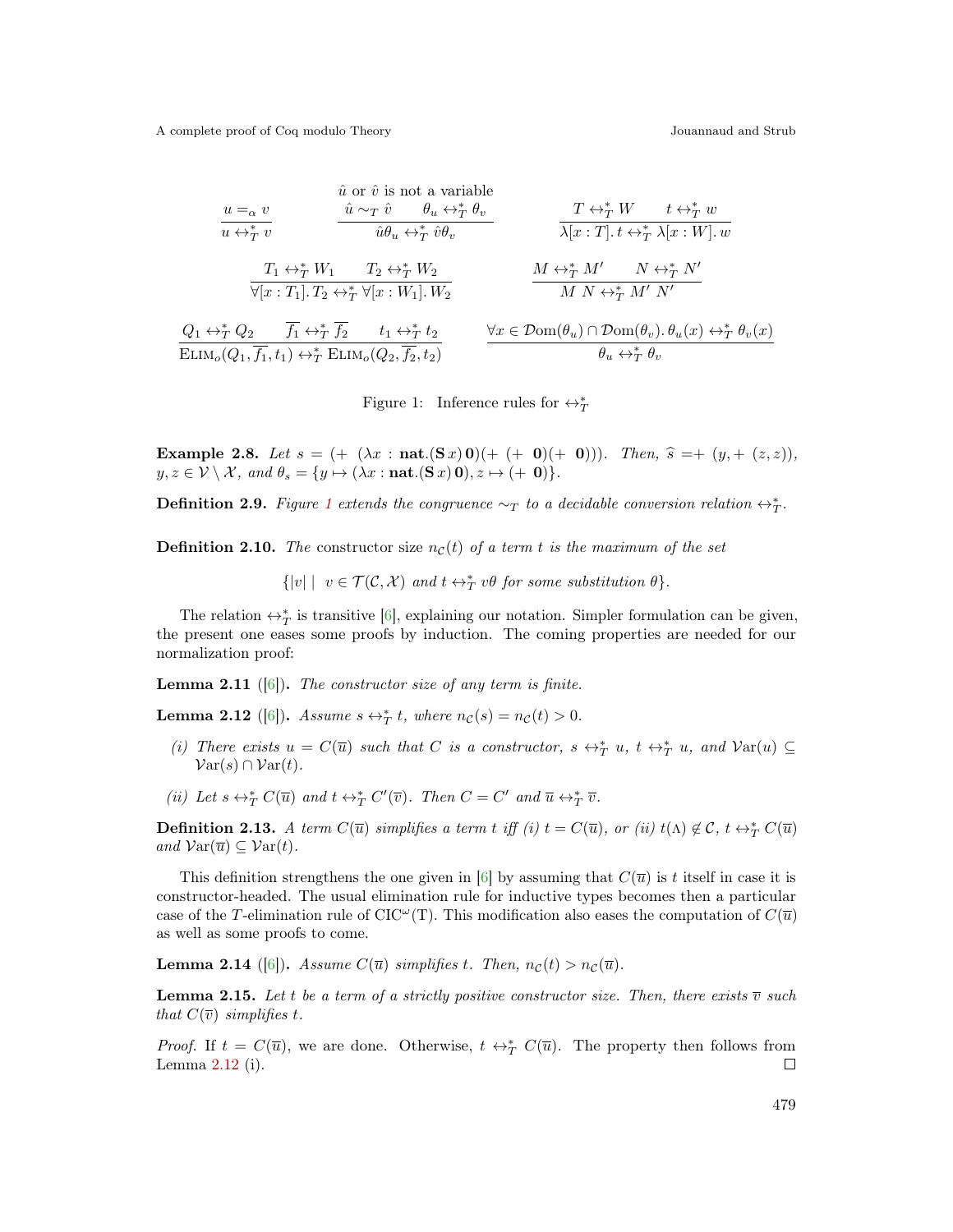#### 2.4 Reduction

There are three kinds of reduction in our calculus:  $\beta$ -reduction  $(\rightarrow_{\beta})$ ,  $\iota$ -reduction  $(\rightarrow_{\iota})$ , and  $\iota_T$ -reduction  $(\to_{\iota_T})$ , whose union is denoted by  $\longrightarrow_{\beta\iota_T}$ . These reductions are generated by the following rewrite rules:

[β reduction]  $(\lambda [x : T]. u)t \rightarrow_\beta u\{x \mapsto t\}.$ 

[*i* reduction]  $\rightarrow$ <sub>*i*</sub> is the same as in CIC. It is reserved for *big* inductive types - inductive types whose constructors take functional arguments - which cannot be declared as a first-order algebra equipped with a (possibly trivial) decidable theory T.

[ $\iota_T$  reduction]  $\rightarrow_{\iota_T}$  generalizes plain  $\iota$ -reduction in the sense that the latter is a particular case of the former, for (small) inductive types whose constructors are first-order, when  $T$  is trivial.

We oftentimes superscript rewrite relations by the position of the rewritten redex.

Example 2.16. For our example of Presburger arithmetic, we have:

$$
\text{ELIM}_{Nat}(Q, f_0, f_S, t) \rightarrow_{\iota_T} \begin{cases} f_0 & \text{if } 0 \text{ simplifies } t \\ f_S & \text{ELIM}_{Nat}(Q, f_0, f_S, u) \text{ if } S \text{ u simplifies } t \end{cases}
$$

With the traditional elimination rule, t is identical to  $S$  u, and therefore, u has a smaller size and is typable when t is typable. Our requirement that  $S$  u simplifies t is essential: it ensures that  $u$  has a strictly smaller constructor size, and that it is again typable when  $t$  is. Furthermore, Lemma [2.15](#page-5-2) ensures that such a term exists as soon as  $t$  is  $T$ -equivalent to a term headed by a fully applied constructor.

In the sequel, we assume for simplicity of notations that all inductive types are given as algebraic types equipped with a decidable equational theory, the trivial one for traditional (small) inductive types. Accommodating big inductive types in the traditional way is no challenge: the whole meta-theory including strong-normalization is the same, provided *all* inductive types are at the propositional level. This is not the case for inductive types defined at the predicative level, since proof-irrelevant interpretations cannot be used anymore for proving strong normalization. Notations we use the notations:  $\rightarrow$  for  $\rightarrow$ <sub> $\beta_{\iota_T}$ </sub>,  $\leftarrow$  for the inverse of  $\rightarrow$ ,  $\rightarrow^*$  for its reflexive, transitive closure,  $\leftrightarrow^*$  for its symmetric, reflexive, transitive closure, and  $\simeq$  for the *conversion* relation defined as  $(\leftrightarrow^*_{T} \cup \leftrightarrow^*)^*$ . Reductions and the like are extended to substitutions as

#### 2.5 Typing

expected.

An environment  $\Gamma$  is a sequence of pairs made of a (fresh) variable and a pseudo-term. We denote by  $\mathcal{D}om(\Gamma) = \{x_i \mid x_i : T_i \in \Gamma\}$  the *domain* of the environment  $\Gamma$ . We often consider environments as substitutions, writing  $x\Gamma = T$  if  $x : T \in \Gamma$ . An environment  $\Delta$  contains an environment Γ, written  $\Gamma \subset \Delta$ , if all pairs in Γ appear in  $\Delta$  in the same order. An environment  $Γ'$  simplifies an environment Γ if T' simplifies T for some pairs  $x : T ∈ Γ$  and  $x : T' ∈ Γ'$ . An environment  $\Gamma$  *reduces* to an environment  $\Gamma$  if T reduces to T' for some pairs  $x : T \in \Gamma$  and  $x: T' \in \Gamma'$ . Two environments  $\Gamma$ ,  $\Gamma'$  are *compatible* modulo a relation  $\mathcal R$  on pseudo-terms if for any  $x \in \mathcal{D}om(\Gamma) \cap \mathcal{D}om(\Gamma'), (x\Gamma) \mathcal{R}(x\Gamma').$ 

Our typing rules given at Figure [2](#page-7-1) come in three parts: rules for CC, rules for the universes, and rules for the first-order symbols. These rules are the same for  $COQMTU$  and  $ClC^{\omega}(T)$ . We recall below the key result of [\[22\]](#page-15-9):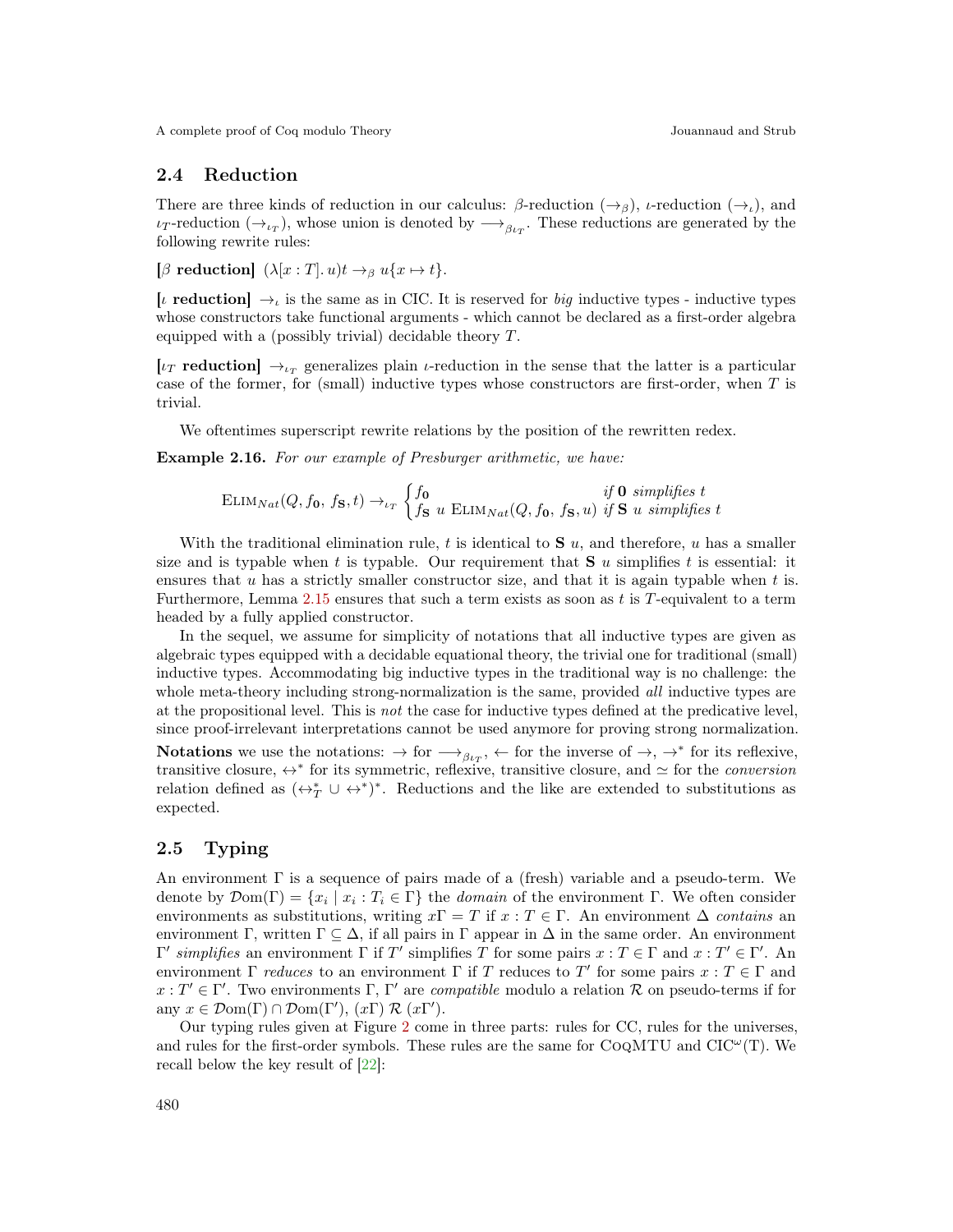[VaR] 
$$
\frac{\Gamma \vdash T : \text{Type}_j}{\Gamma, x : T \vdash x : T} x \notin \mathcal{D}om(\Gamma)
$$
 [WEAK]  $\frac{\Gamma \vdash t : T, \Gamma \vdash V : \text{Type}_j}{\Gamma, x : V \vdash t : T} x \notin \mathcal{D}om(\Gamma)$   
\n[LAN]  $\frac{\Gamma, (x \in \mathcal{X} : U) \vdash t : V \quad \Gamma \vdash \forall [x : U]. V : \text{Type}_j}{\Gamma \vdash \lambda [x : U]. t : \forall [x : U]. V}$   
\n[APP]  $\frac{\Gamma \vdash u : \forall [x : U]. V \quad \Gamma \vdash v : U}{\Gamma \vdash u : V[x \mapsto v]}$  [HIERARCHY<sub>j \geq 0</sub>]  $\frac{\Gamma \vdash T : \text{Type}_j : \text{Type}_{j+1}}{\Gamma \vdash y : T \text{Type}_{j+1}}$  [LMP]  $\frac{\Gamma \vdash U : \text{Type}_j \quad \Gamma, x \in \mathcal{X} : U \vdash V : \text{Type}_0}{\Gamma \vdash \forall [x : U]. V : \text{Type}_0}$   
\n[PRED]  $\frac{\Gamma \vdash U : \text{Type}_i \quad \Gamma, x \in \mathcal{X} : U \vdash V : \text{Type}_{j \neq 0}}{\Gamma \vdash \forall [x : U]. V : \text{Type}_{max(i,j)}$  [nat]  $\frac{\vdash}{\vdash nat} : \text{Type}_0}$   
\n[0]  $\frac{\Gamma \vdash U : \text{That}}{\vdash 0 : \text{nat}}$  [S]  $\frac{\Gamma \vdash t : U \quad \Gamma \vdash U' : \text{Type}_j}{\Gamma \vdash t : U'}$  U \simeq U'  
\n[CCovv]  $\frac{\Gamma \vdash t : U \quad \Gamma \vdash U : \text{Type}_j}{\Gamma \vdash t : U'}$  U \simeq U'  
\n[ELIM]  $\frac{\Gamma \vdash f_0 : P \ 0 \quad \Gamma \vdash f_5 : \forall [x : \text{nat}]. \text{Type}_0}{\Gamma \vdash E \text{LIM}_{Nat}(P, f_0, f_5, t) : P \ t}$ 

<span id="page-7-1"></span>Figure 2: CoqMTU typing rules

<span id="page-7-2"></span>**Theorem 2.17** ([\[22\]](#page-15-9)).  $\beta$ *l*-reductions are terminating, type preserving, and confluent (modulo)  $\alpha$ ) on typable terms.

Note that typable  $\beta \iota T$ -conversions are proved to be joinable with  $\beta \iota$  modulo  $T \cup \alpha$  [\[22\]](#page-15-9)]. We are not going to need this strong form of confluence here.

Given an arbitrary rewrite relation  $\longrightarrow_R$ , we denote by  $\longrightarrow_{R\triangleright}$  the relation  $\longrightarrow_R \cup \triangleright$ . An important property repeatedly used in the sequel is that the union of a terminating, monotonic rewrite relation and strict subterm is terminating [\[11\]](#page-15-10). Monotonicity is required, which is the case of any well-behaved rewrite relation, as is the case of  $\longrightarrow_{\beta_l}$ , which is terminating on all typable terms by Theorem [2.17.](#page-7-2) Hence, as a particular case,  $\rightarrow_{\beta_{\ell\mathcal{D}}}$  is terminating on all typable terms.

## <span id="page-7-0"></span>3 Decidability of Type-Checking in  $CIC^{\omega}(T)$

Decidability of type checking follows from two other properties: termination and confluence of reductions.

We say that a term s is SN  $(\rightarrow)$  if there is no infinite  $\rightarrow$ -derivation originating from s, and that the relation  $\longrightarrow$  is SN, or terminating, if every term is SN ( $\longrightarrow$ ).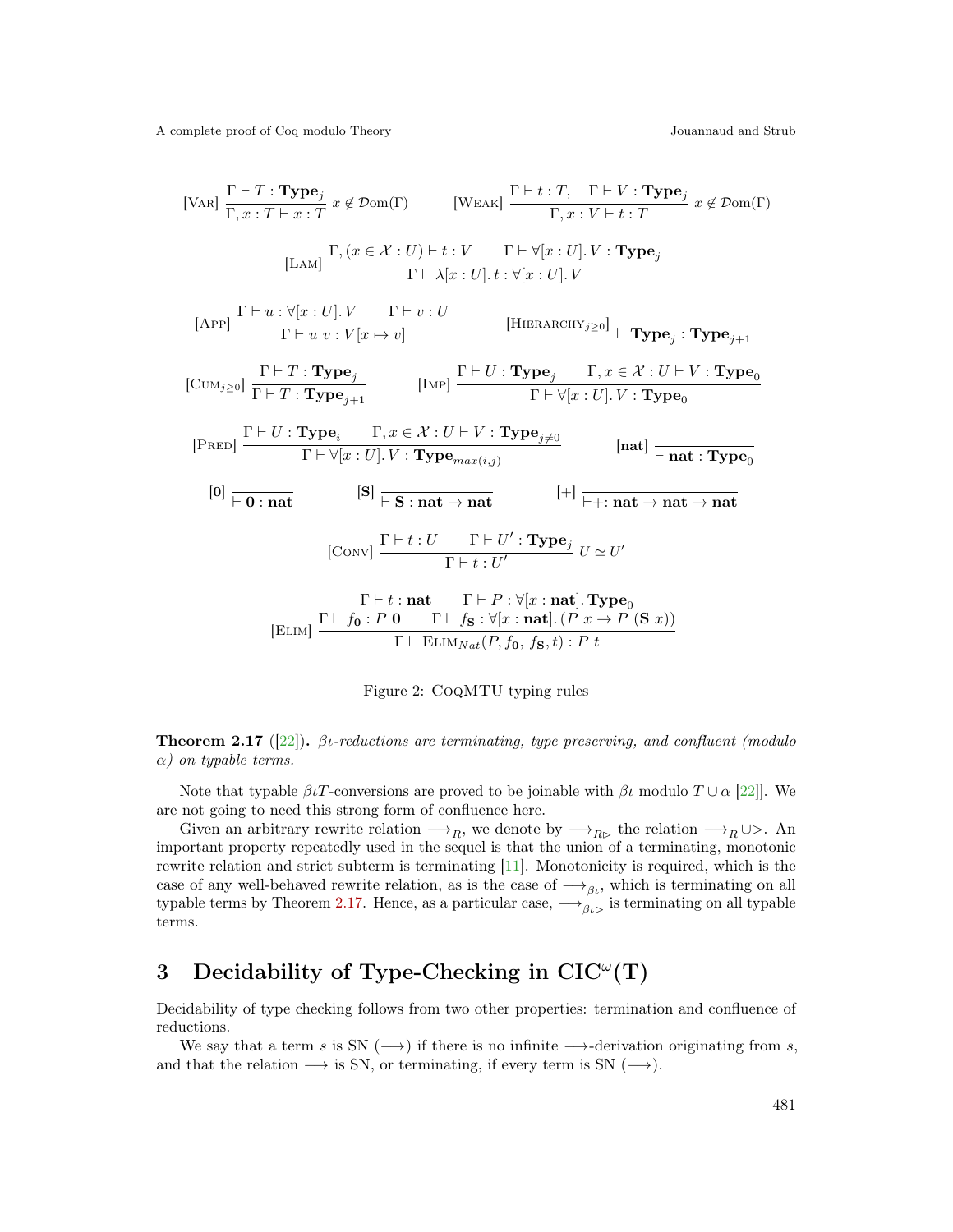To reach our goal, we are going to study  $\longrightarrow_{\beta_{tr}}$ -reductions issuing from well-typed terms, and show that they are both SN and Church-Rosser, therefore allowing to decide convertibility of well-typed terms. But instead of studying T-elimination directly, we shall actually encode it by introducing a new rewrite relation, T-simplification, whose union with elimination will contain T-elimination. To this end, we associate to the congruence  $\sim_T$  on algebraic terms the rewrite system:

$$
\mathcal{T} = \{ t \to C(\overline{u}) \ : \ C(\overline{u}) \ \text{simplifies} \ t \}
$$

By Lemma [2.14,](#page-5-3)  $n_{\mathcal{C}}(t) > n_{\mathcal{C}}(\overline{u}) \geq 0$ , hence t cannot be a variable. Further,  $\mathcal{V}\text{ar}(\overline{u}) \subseteq \mathcal{V}\text{ar}(t)$ , ensuring that  $t \to C(\overline{u})$  is indeed a rule, actually a rule schema since there may be many different terms  $C(\overline{u})$  simplifying t.

## <span id="page-8-2"></span>**Lemma 3.1.**  $\mathcal{T}$  is a confluent and terminating rewriting system for  $\leftrightarrow_{T}^*$ .

*Proof.* Since  $\leftrightarrow^*_{T}$  extends  $\sim_T$  by closure under contexts, and rewriting is closed under arbitrary context by definition, it is enough to show that  $\mathcal T$  is a confluent and terminating rewriting system for ∼ $\tau$ . Assume  $C(\overline{u})$  simplifies t. Then  $n_{\mathcal{C}}(t) > n_{\mathcal{C}}(\overline{u})$  by Lemma [2.14,](#page-5-3) ensuring termination of  $\rightarrow$ T since t is not headed by a constructor by definition of simplification. It follows that  $\rightarrow$ T is terminating, and therefore that  $(\rightarrow_{\tau_{\rm D}})_{\rm mul}$  is a well-founded relation (see for example [\[11\]](#page-15-10) for a precise definition and the properties of the multiset extension of a relation). To show the Church-Rosser property, we interpret an equational proof as the multiset of origins of its proof steps, and reason by induction on this multiset ordered in  $(\rightarrow_{\mathcal{T}_{\mathcal{P}}})$ mul. Assume s ∼*T* t. If it contains no local peak  $v_{\tau} \leftarrow u \rightarrow_{\tau} w$ , we are done. Otherwise, standard arguments allow reducing the general case to the joinability of a critical local peak for which  $v, w$  simplify  $u$ , hence  $v = C(\overline{v})$  and  $w = C'(\overline{w})$ . By Lemma [2.12](#page-5-1) (ii),  $C = C'$  and  $\overline{v} \leftrightarrow_{\overline{T}}^* \overline{w}$  is a collection of strictly smaller proofs. By induction hypothesis, there exists  $\overline{u'}$  such that  $\overline{v} \longrightarrow_{\overline{\mathcal{T}}} \overline{u'}$  and  $\overline{w} \longrightarrow_{\overline{\mathcal{T}}} \overline{u'}$ , implying joinability of the critical peak:  $v \rightarrow_{\mathcal{T}}^{\ast} C(\overline{u'}) \underset{\mathcal{T}}{\ast} \longleftarrow w$ . We have got a strictly smaller proof to which induction applies. П

## 3.1 Strong Normalization in  $CIC^{\omega}(T)$

The next lemma is the basis of the coming strong normalization proof of  $\longrightarrow_{\beta\iota_T}:$ 

<span id="page-8-0"></span>**Lemma 3.2.**  $\longrightarrow_{\beta\iota_T} \subseteq \longrightarrow_{\beta\iota_T}^+$  where  $\longrightarrow_{\beta\iota_T} \stackrel{\text{def}}{=} \longrightarrow_{\beta} \cup \longrightarrow_{\iota} \cup \longrightarrow_{\tau}$ .

*Proof.* By definition of T-elimination,  $\longrightarrow_{\iota_T} \subseteq (\longrightarrow_{\tau} \cup \longrightarrow_{\iota})^+$ . The result follows.

In the following, we use the short form " $s, \sigma$  is SN" for  $s, \sigma$  is SN( $\longrightarrow_{\beta \iota \mathcal{T}}$ ).

By Lemma [3.2,](#page-8-0) strong normalization of  $\longrightarrow_{\beta\iota\mathcal{T}}$  implies strong normalization of  $\longrightarrow_{\beta\iota\mathcal{T}}$ , our target. We therefore need to prove that all terms are SN, that is, SN for  $\longrightarrow_{\beta\iota\mathcal{T}}$ . The result and its proof are given below, before the several essential lemmas used in the proof.

<span id="page-8-1"></span>**Theorem 3.3.**  $\longrightarrow_{\beta \iota \mathcal{T}}$  is strongly normalizing.

*Proof.* Let s be a term. The proof that s is SN proceeds by induction on  $\rightarrow_{\beta_{\ell\mathcal{D}}}.$  Since a term is SN iff all its reducts are SN by definition, the proof proceeds by inspecting all possible cases:

1.  $s \rightarrow_{\beta_t} t$ . Then t is SN by assumption.

2.  $s \rightarrow_{\mathcal{T}}^p t$ . There are three cases according to the cap of s and the position p.

 $\Box$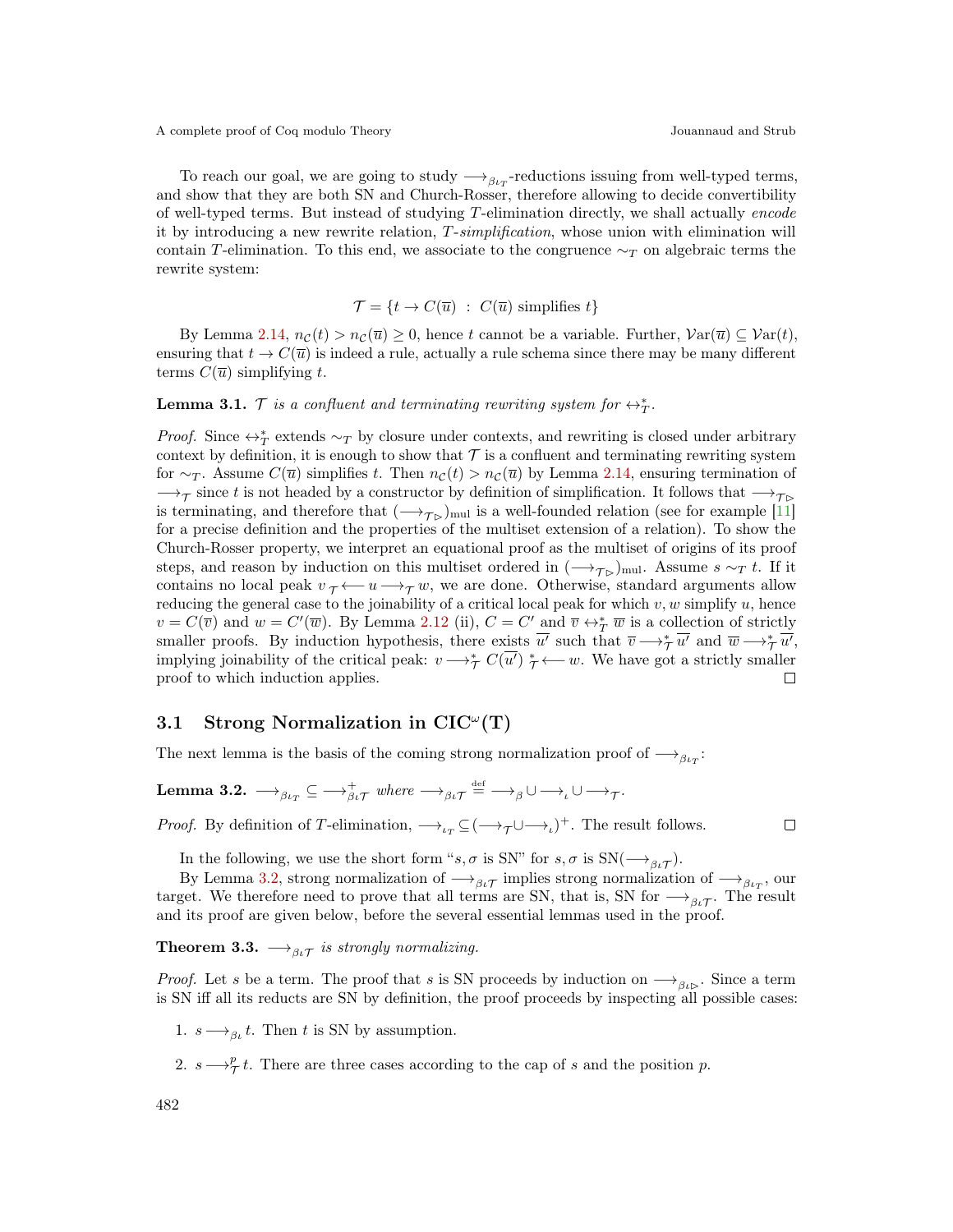- (a) The cap of s is algebraic and  $p \in \mathcal{F} \mathcal{P}$ os(s). Since T-rewrites are algebraic non-variable terms on both sides, rewriting in the algebraic cap of s yields a term with an algebraic cap as well whose set of aliens is a subset of the set of aliens of s by Lemma [3.4.](#page-9-0) And since  $\longrightarrow_{\beta_{\ell}}$ -reducts of s are SN, then  $\theta_s$ , hence  $\theta_t$ , is SN. Then, t is SN by Lemma [3.7.](#page-11-0)
- (b) The cap of s is algebraic and  $p \notin \mathcal{FPos}(\hat{s})$ , hence  $\mathcal{A}(s)(\longrightarrow_{\mathcal{T}})_{\text{mul}}\mathcal{A}(t)$  by Lemma [3.4.](#page-9-0)<br>Since terms in  $\mathcal{A}(s)$  are SN by assumption, their reducts in  $\mathcal{A}(t)$  are SN, hence t is Since terms in  $\mathcal{A}(s)$  are SN by assumption, their reducts in  $\mathcal{A}(t)$  are SN, hence t is SN by Lemma [3.7](#page-11-0) again.
- (c) The cap of s is non-algebraic, hence  $p \notin \mathcal{FP}$ os(s) and  $\mathcal{A}(s)(\longrightarrow_T)_{\text{mul}}\mathcal{A}(t)$  by<br>Lomma 3.4. Since terms in  $\mathcal{A}(s)$  are SN by assumption, their reducts in  $\mathcal{A}(t)$ Lemma [3.4.](#page-9-0) Since terms in  $A(s)$  are SN by assumption, their reducts in  $A(t)$ are SN, hence  $t$  is SN by Lemma [3.5.](#page-9-1)  $\Box$

 $\Box$ 

We are left with the various lemmas used in the proof of Theorem [3.3](#page-8-1)

<span id="page-9-0"></span>**Lemma 3.4.** Let  $s \rightarrow_{\mathcal{T}}^p t$ . If  $p \in \mathcal{FPos}(\widehat{s})$ , then  $\forall u \in \mathcal{A}(t)$   $(u \in \mathcal{A}(s))$ . Otherwise,  $\mathcal{A}(s)(\longrightarrow_{\mathcal{T}})_{\text{mul}}\mathcal{A}(t).$ 

*Proof.* Since rewrite rules from  $\mathcal T$  are headed by an algebraic symbol on both sides, the cap of s cannot disappear. Hence aliens in s can only be duplicated or erased by an algebraic rewriting step in the algebraic cap. On the other hand,  $\mathcal{T}\text{-rewriting}$  in an alien of s yields an alien of t because the non-algebaic cap of the alien will not disappear.  $\Box$ 

We now show that a term whose aliens are SN is SN. A standard technique for such a proof is to use the cap of t, compared in  $\longrightarrow_{\tau} \cup \longrightarrow_{\beta_{t}}$ , as a first argument of an interpretation of the rewrite that is used to reason by induction. The difficulty here is that  $\beta$ *ι*-rewriting does not preserve algebraic caps, since it may pop up some subterm, which may itself have an algebraic cap. The algebraic cap of the whole term get then enlarged, forbidding that sort of comparison. A similar problem occurs with non-algebraic caps. The difficulty here is that rewriting in the cap may swallow algebraic symbols heading some immediate alien in case of an  $ELIM<sub>o</sub>(,.)$ -rewrite, then enlarge that subterm again by generating algebraic terms in the right-hand side of the rule, or even collapse the entire non-algebraic cap resulting in a term which has now an algebraic cap. These various problems make the standard technique fail.

As we have seen, there are two cases, depending whether the cap is algebraic or non-algebraic. We start with the second which happens to be easier. In this case, the aforementioned difficulties are solved by using the fact that the aliens are SN: SN terms have  $\beta\iota\mathcal{T}$ -normal forms. Since  $\rightarrow_{\beta\iota\mathcal{T}}$  is not known yet to be confluent, each SN terms will actually have a finite multiset of normal forms, since any term has a finite number of immediate reducts. We therefore can interpret a term  $t$  whose cap is non-algebraic and aliens are SN by the set of terms obtained from t by normalizing its aliens in all possible ways. A difficulty is that identical aliens of  $t$  may become different normal forms in a term belonging to the interpretation of t. Assume now that the cap of t rewrites, necessarily with  $\beta\iota$ . Then, any of its normal forms will rewrite as well, because the  $\beta\iota$  rules are left-linear. It would not be the case otherwise.

<span id="page-9-1"></span>Lemma 3.5. Assume that t has a non-algebraic cap and SN aliens. Then t is SN.

*Proof.* Let  $t \downarrow_{\beta\iota\mathcal{T}}^{\text{aliens}}$  be the set of terms obtained from t by normalizing its aliens in all possible ways. Note that  $t \rightarrow_{\beta\iota\mathcal{T}}^p u$  with  $p \neq \Lambda$  implies  $u \downarrow_{\beta\iota\mathcal{T}}^{\text{aliens}} \subseteq t \downarrow_{\beta\iota\mathcal{T}}^{\text{aliens}}$ . We prove the result by induction on the pair  $\langle t \downarrow_{\beta \iota}^{\text{aliens}}, \mathcal{A}(t) \rangle$  compared in  $((\longrightarrow_{\beta \iota})_{\text{mul}}, (\longrightarrow_{\beta \iota} \tau)_{\text{mul}})_{\text{lex}}$ . This relation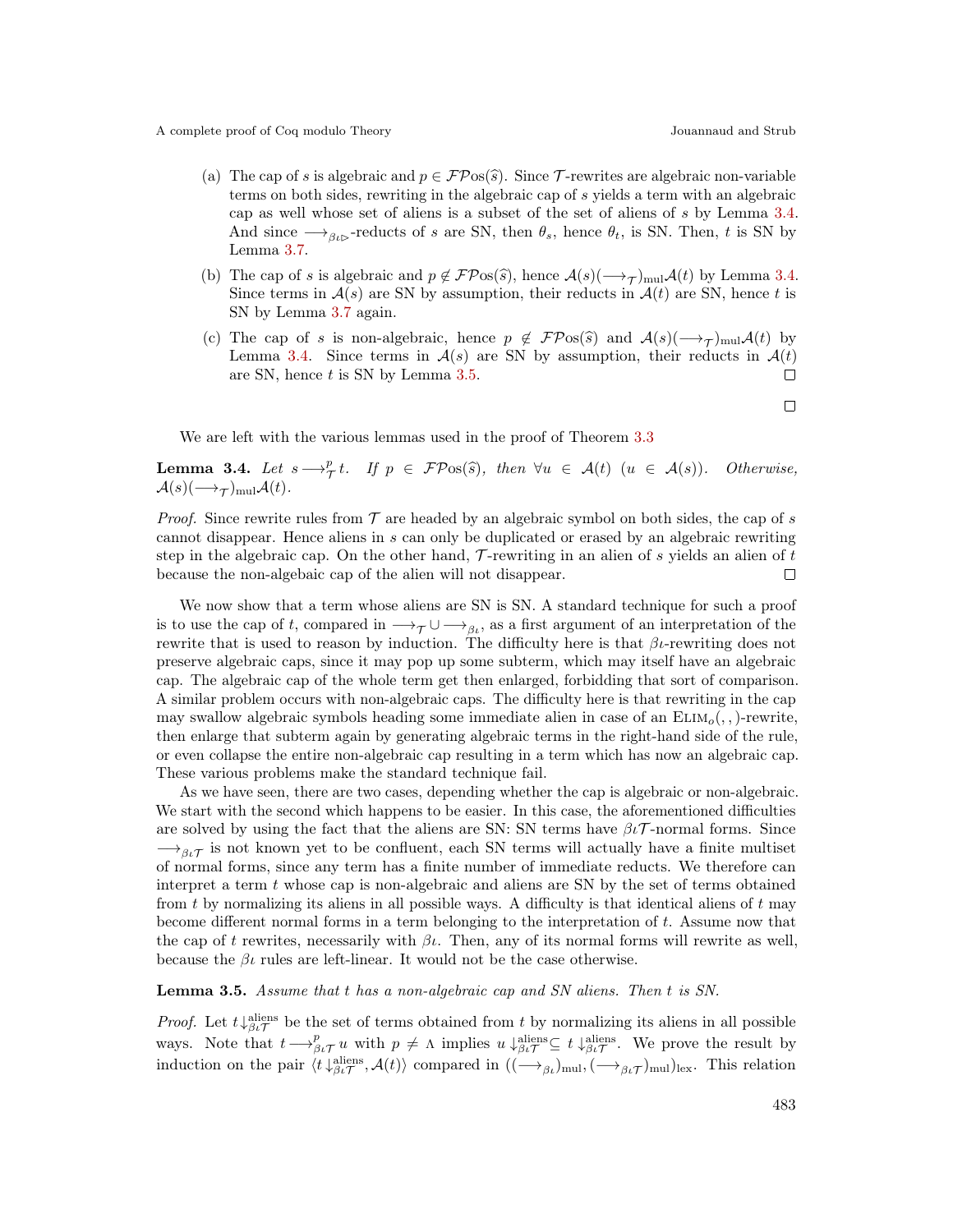is well-founded, since (i) for the first component of this lexicographic comparison,  $\rightarrow_{\beta_l}$  is terminating by Theorem [2.17](#page-7-2) ; (ii) for the second component, aliens of t are SN by assumption ; and (iii) multiset and lexicographic extensions preserve well-foundedness (with the first multiset extension applying here to sets). By definition of the SN predicate, a term is SN iff all its reducts are SN. There are two cases:

- 1. If  $t \rightarrow_{\beta \iota \mathcal{T}} u$  at an alien position, then  $u \downarrow_{\beta \iota \mathcal{T}}^{\text{aliens}} \subseteq t \downarrow_{\beta \iota \mathcal{T}}^{\text{aliens}},$  and  $\mathcal{A}(t) \left(\rightarrow_{\mathcal{T}}\right)_{\text{mul}} \mathcal{A}(u)$ . Hence  $\langle t\downarrow_{\beta\iota\mathcal{T}}^{\text{aliens}},\mathcal{A}(t)\rangle$  ( $(\longrightarrow_{\beta\iota})_{\text{mul}}, (\longrightarrow_{\beta\iota\mathcal{T}})_{\text{mul}}|_{\text{lex}}$   $\langle u\downarrow_{\beta\iota\mathcal{T}}^{\text{aliens}},\mathcal{A}(u)\rangle$ ). We therefore conclude that u is SN by induction hypothesis.
- 2. Let  $t \longrightarrow_{\beta_L}^p u$  at a cap position, then  $t \downarrow_{\beta_L}^{\text{aliens}} \longrightarrow_{\beta_L}^p u \downarrow_{\beta_L}^{\text{aliens}}$ . Therefore, u is SN by induction hypothesis.  $\Box$

The previous technique does not apply to terms whose aliens are SN but cap is algebraic, since rules in  $\mathcal T$  are not left-linear. To accommodate non-left-linear rules, we need an interpretation provided by a confluent set of rules. We have one at our disposal,  $\rightarrow_{\beta_{\ell}}$ , whose termination and confluence are the result of Theorem [2.17.](#page-7-2) Some preliminary work is needed.

<span id="page-10-0"></span>**Lemma 3.6.** Let s be an algebraic-headed term whose aliens are SN. Assume that  $s \rightarrow_T^p t$ . If  $p \in \mathcal{FPos}(\widehat{s})$ , then  $s \downarrow_{\beta\iota} \longrightarrow_{\mathcal{T}}^{\widetilde{p}} t \downarrow_{\beta\iota}$ . Otherwise,  $s \downarrow_{\beta\iota} (\longrightarrow_{\mathcal{T}}^* \longrightarrow_{\beta\iota}^*)^* t \downarrow_{\beta\iota}$ .

*Proof.* By Theorem [2.17,](#page-7-2)  $\beta$  -reductions are Church-Rosser modulo  $\alpha$ -conversions, a property that we repeatedly use in the following without saying. Further, since  $\alpha$ -conversion commutes with all rewrites, they can always be pushed over them all, hence be simply omitted. A last remark is that the rules in  $\mathcal T$  have no critical pairs with the rules  $\beta\iota$ , hence cannot apply at the same position in s.

We compute normal forms of s and t in the following particular way: first, we normalize subterms at positions which are disjoint from  $p$ , then below  $p$ , and finally above  $p$ , using respectively, the disjoint peak property (DP), the ancestor peak property (AP) when the  $\mathcal{T}$ redex is above a  $β$ *ι*-redex, and the linear ancestor peak property (LAP) when the  $β$ *ι*-redex is above the  $\mathcal{T}$ -redex. (DP), (AP) and (LAP) originate from [\[12\]](#page-15-11), see also [\[14\]](#page-15-12). We upper-index the down-arrow sign by a predicate specifying which positions get normalized.

Let  $s \longrightarrow_{\beta_{\iota}}^q s' \longrightarrow_{\beta_{\iota}}^* s \downarrow_{\beta_{\iota}}^{\#p}$ . By (DP),  $t \longrightarrow_{\beta_{\iota}}^q t'$  and  $s' \longrightarrow_{\beta_{\iota}}^p t'$ . By induction hypothesis (w.r.t. βι-rewriting of s into s'),  $s \downarrow_{\beta}^{#p} = s' \downarrow_{\beta}^{#p} \longrightarrow_{\mathcal{T}}^* t' \downarrow_{\beta}^{#p} = t \downarrow_{\beta}^{#p}$ .

We can now assume that s, t are normal at positions disjoint from p. If  $s = s \downarrow_{\beta_l}^{\geq p}$ , then  $t = t \downarrow_{\beta}^{\geq p}$ , since the (non-algebraic headed) aliens of  $t|_p$  are aliens of  $s|_s$ , hence  $s \downarrow_{\beta}^{\geq p} \longrightarrow_{\mathcal{T}}^* t \downarrow_{\beta}^{\geq p}$ . Otherwise,  $s \rightarrow_{\beta_l}^{q > p} u$ . By (AP),  $t \rightarrow_{\beta_l}^{Q} t'$ , and  $u \rightarrow_{\beta_l}^{Q} s' \rightarrow_{\mathcal{T}}^{p} t'$ , where  $O, Q$  are sets of disjoint positions bigger than p. We conclude by applying the induction hypothesis (w.r.t.  $\beta$ *ι*-rewriting of s into s' in at least one step), that  $s \downarrow_{\beta\iota}^{>p} = s' \downarrow_{\beta\iota}^{>p} \longrightarrow_{\mathcal{T}} t' \downarrow_{\beta\iota}^{>p} = t \downarrow_{\beta\iota}^{>p}$ .

We can now assume further that s, t are normal at positions bigger than p. In case  $p \in \mathcal{P}(\mathcal{S})$ , then  $s, t$  are in normal form and we are done, yielding the first conclusion of the lemma. If  $p \notin \mathcal{P}(\widehat{s})$  but s is in βι-normal form, we are left rewriting t to its normal form  $t \downarrow_{\beta_t}$ . This is the cause of the introduction of  $\beta\eta$ -steps in the lemma when  $p \in \mathcal{P}(\widehat{s})$ . If s is not in βι-normal form, let  $s \rightarrow_{\beta}^{q \leq p} s' \rightarrow_{\beta}^{*} s$ . Because s is algebraic-headed, q is an alien position, hence  $p$  is an alien position as well. We will use here the assumption that aliens are SN to carry out the induction w.r.t.  $\longrightarrow_{\beta_t\tau}$ . Since  $\beta_t$  are left-linear rules, by (LAP),  $t \longrightarrow_{\beta_t}^q t'$ , and  $s' \rightarrow_{\mathcal{T}}^P$ , where P is a set of disjoint positions bigger than q. Let  $s' = s'_1 \rightarrow_{\mathcal{T}}^P s'_n = t'$ . By repeatedly applying the induction hypothesis (w.r.t.  $\beta \iota \mathcal{T}$ -rewriting) to  $s'_1, \ldots, s'_n$ , we get

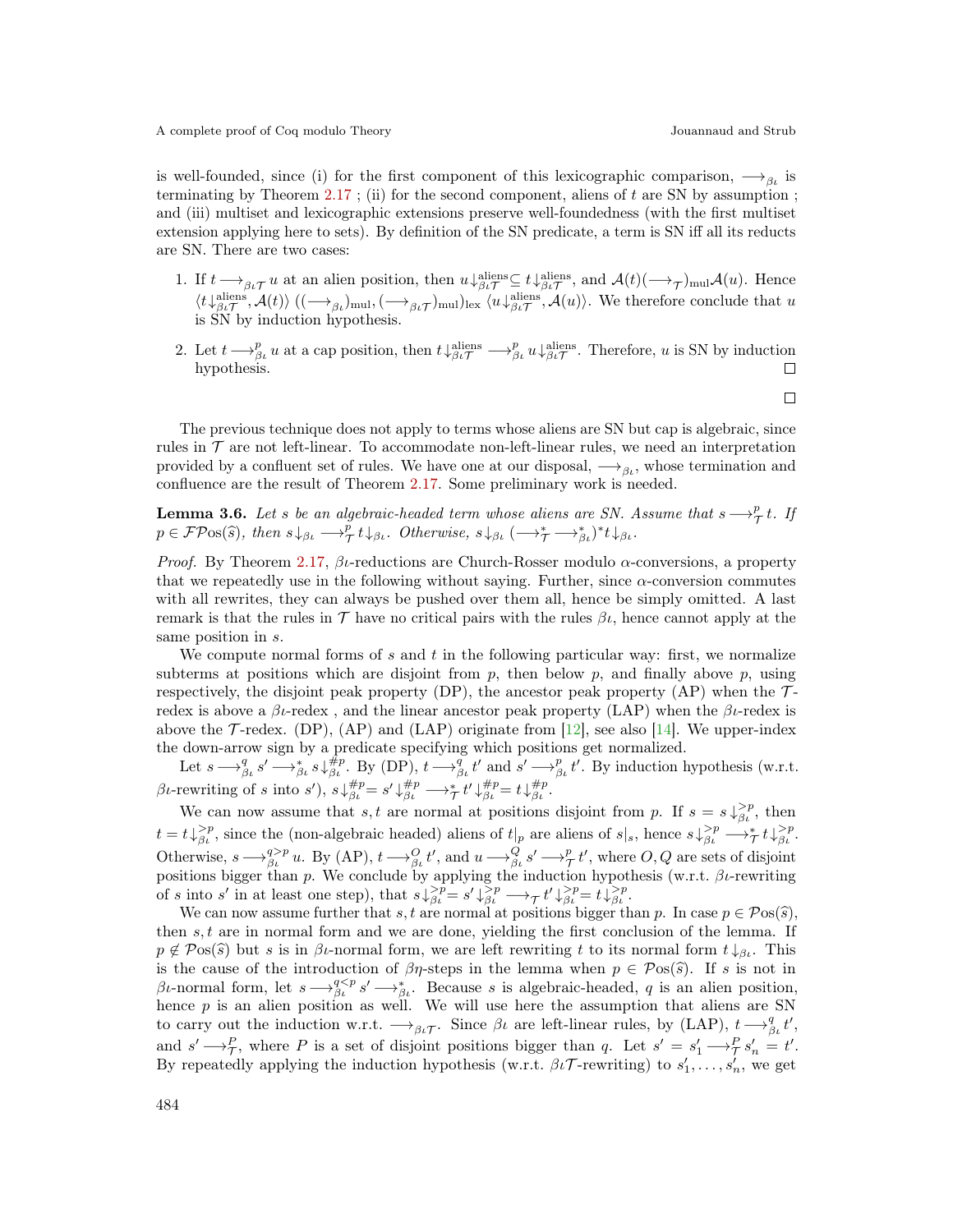$$
s \downarrow_{\beta_t} = s \downarrow_{\beta_t}^{ yielding the result in case  $p \notin \mathcal{P}$ os( $\hat{s}$ ).
$$

We can now prove our second lemma.

<span id="page-11-0"></span>Lemma 3.7. Assume that t has an algebraic cap and SN aliens. Then, t is SN.

*Proof.* We show that immediate  $\beta \iota \mathcal{T}$ -reducts of t are SN by induction on the pair  $\langle t | \xi_{\beta} \rangle$  $\mathcal{A}(t)$ , compared in the relation  $\left(\longrightarrow_{\mathcal{T}},\left(\longrightarrow_{\beta_t\mathcal{T}_{\triangleright}}\right)_{\text{mul}}\right)_{\text{lex}}$ , which is well-founded since  $\longrightarrow_{\mathcal{T}}$  is terminating by Lemma [3.1](#page-8-2) and terms in  $\mathcal{A}(t)$  are SN by assumption. If t is not  $\beta t\mathcal{T}$ -reducible, we are done. Otherwise, either a reduction takes place at a position in the cap, which must then be an algebraic reduction and the first argument of the pair decreases by Lemma [3.6,](#page-10-0) or it does not, and by the same lemma, the second argument of the pair decreases while the first either decreases or remains unchanged. Hence, by induction hypothesis, all  $\beta \iota \mathcal{T}$ -reducts of t are SN, which implies that  $t$  is SN by definition of the SN predicate.  $\Box$ 

Using Lemma [3.2,](#page-8-0) we can now conclude:

**Corollary 3.7.1.**  $\longrightarrow_{\beta_{tT}}$  is strongly normalizing.

## 3.2 Church-Rosser Property in  $CIC^{\omega}(T)$

We move to the last non-trivial step, showing the Church-Rosser property of the reduction rules  $β$ , *ι* and T-elimination. Following [\[13\]](#page-15-13), we show successively, in this order, the three properties which imply the main result of this section: coherence modulo  $\sim_T$ , termination of computation in T-congruence classes, and local confluence modulo  $T$ . Our proofs here assume that  $T$  is Presburger arithmetic for simplicity, the general case involving more notations.

<span id="page-11-2"></span>**Lemma 3.8** (Coherence). Assume  $s \leftrightarrow_{T}^{*} s' \longrightarrow_{\beta \iota_{\mathcal{T}}} v$ . Then,  $s \longrightarrow_{\beta \iota_{\mathcal{T}}} w \leftrightarrow_{T}^{*} v$  for some w.

Proof. The only delicate case is that of T-elimination, which may interact with the conversion step from t to u. Assume that  $s = \text{ELIM}_{Nat}(Q, f_0, f_S, t), s' = \text{ELIM}_{Nat}(Q, f_0, f_S, t'),$  and  $v = f_S u' \text{ELIM}_{Nat}(Q, f_0, f_S, u')$  where  $C(\overline{u'})$  simplifies t'. By Lemma [2.12](#page-5-1) (ii), there exists  $C(u)$ simplifying both t and t' such that  $\overline{u} \leftrightarrow_{T}^* \overline{u'}$ . Then  $w = f_S u$  ELIM<sub>Nat</sub> $(Q, f_0, f_S, u)$  satisfies the claim.  $\Box$ 

The above property is a strong form of coherence, also called commutation. Together with Theorem [2.17,](#page-7-2) it readily implies, see also [\[11\]](#page-15-10):

<span id="page-11-1"></span>**Lemma 3.9** (Termination modulo T).  $\leftrightarrow^*_{T} \longrightarrow_{\beta_{t_{\tau}}}$  is terminating.

<span id="page-11-3"></span>**Lemma 3.10** (Local confluence modulo T).  $(\forall s, t, u) s \rightarrow_{\beta_{tT}} t$  and  $s \rightarrow_{\beta_{tT}} u$ , there exist  $t', u'$  such that  $t \longrightarrow_{\beta \iota_{\mathcal{T}}}^* t'$ ,  $u \longrightarrow_{\beta \iota_{\mathcal{T}}}^* u'$ , and  $u' \leftrightarrow_{\mathcal{T}}^* v'$ .

Proof. The proof is as usual by discussion on the position of the redexes in s, the only nonstraightforward case being that of the only critical pair originating from the use of  $\longrightarrow_{\mathcal{T}}$  to fire the  $\mathcal T$ -recursors. It is then easily shown joinable thanks to Lemma [3.1.](#page-8-2) We illustrate the computation in case of Presburger arithmetic. Consider the rule  $ELIM<sub>Nat</sub>(Q, f_0, f_S, t) \rightarrow_{\iota_T}$  $f_{\mathbf{S}} u$  ELIM $_{Nat}(Q, f_0, f_{\mathbf{S}}, u)$  if  $S(u)$  simplifies t. Assume  $S(u)$  and  $S(v)$  both simplify t, hence  $S(u) \leftrightarrow_T^* S(v)$ , yielding the critical pair  $\overline{\langle f_S u \to LIM_{Nat}(Q, f_0, f_S, u), f_S v \to LIM_{Nat}(Q, f_0, f_S, v) \rangle}.$ By lemma [3.1,](#page-8-2)  $S(u)$  and  $S(v)$  (hence u and v) have the same  $\mathcal{T}$ -normal form, implying  $u \leftrightarrow^*_{T} v$ . Hence, by Definition [2.9:](#page-5-4)  $f_{\mathbf{S}} u \text{ ELIM}_{Nat}(Q, f_0, f_{\mathbf{S}}, u) \leftrightarrow^*_{T} f_{\mathbf{S}} v \text{ ELIM}_{Nat}(Q, f_0, f_{\mathbf{S}}, v)$ .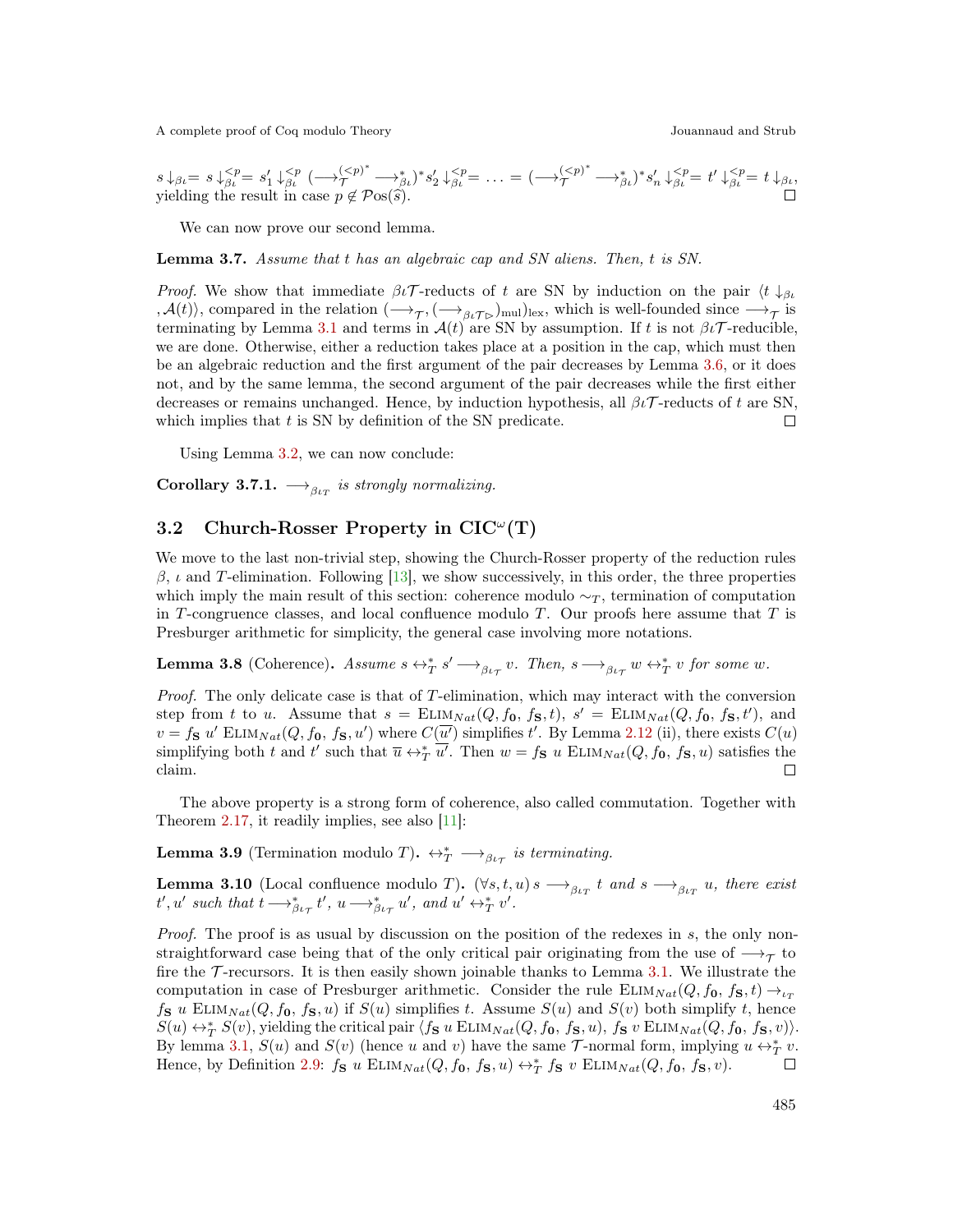```
Variable T : Type.
Inductive dlist : nat \rightarrow Type :=
| nil : dlist 0
| cons : forall n,
   T \rightarrow dlist n \rightarrow dlist (S n).
Fixpoint append n1 n2
 (xs1 : dlist n1) (xs2 : dlist n2)
\cdot =
 match xs1 in dlist n1
   return dlist (n1 + n2) with
  | nil ⇒ xs2
  | cons n1 x xs1 \Rightarrowcons x (append xs1 xs2)
  end.
                                                       Infix "@" := append.
                                                       Lemma appA n1 n2 n3
                                                         (xs1 : dlist n1)
                                                         (xs2 : dlist n2)
                                                         (xs3 : dlist n3):
                                                         (xs @ ys) @ zs = xs @ (ys @ zs).
                                                       Proof.
                                                         induction xs as [|n x xs IH].
                                                           trivial.
                                                         intros ys zs; simpl.
                                                         rewrite IH; reflexivity.
                                                       Qed.
```
<span id="page-12-1"></span>Figure 3: Reasoning about Dependent Vectors in CoqMT

**Theorem 3.11** (Church-Rosser property of  $\rightarrow_{\beta\iota\tau}$  modulo T). ( $\forall u, v$ )  $u \simeq v$ , there exists  $u', v'$  such that  $u \longrightarrow_{\beta \iota_{\mathcal{T}}}^* u', v \longrightarrow_{\beta \iota_{\mathcal{T}}}^* v'$ , and  $u' \leftrightarrow_{\mathcal{T}}^* v'$ .

Proof. Follows from [\[13\]](#page-15-13) by using Lemmas [3.9,](#page-11-1) [3.8](#page-11-2) and [3.10.](#page-11-3)

 $\Box$ 

#### 3.3 Decidability of Type Checking

We can now easily decide convertibility by rewriting to normal forms: taking two arbitrary typable terms  $u, v$ , then, by the Church-Rosser property of  $\longrightarrow_{\beta\iota_{\mathcal{T}}}, u \simeq v$  iff  $u \downarrow_{\beta\iota_{\mathcal{T}}} \leftrightarrow^*_{T} v \downarrow_{\beta\iota_{\mathcal{T}}}$ . The technique for showing decidability of type checking in  $\text{CI}C^{\omega}(T)$  is then standard: by incorporating conversion to the application rule, we get an equivalent syntax oriented type checker whose decidability reduces to the decidability of conversion. See for example [\[6\]](#page-14-2).

## <span id="page-12-0"></span>4 Programming with CoqMT

From its initial version, CoqMT eases the development of libraries with dependent data-types, as exemplified in the dependent vector case study of Figure [3,](#page-12-1) where statements and proofs are canonically lifted from their non-dependent counter-parts. (The full development can be obtained from the CoqMT webpage. This development does not currently include the new version of  $CoqMT$  with the reduction modulo T studied here. This is work in progress which requires a non-trivial change in the reduction machinery of Coq.) Because of its former lack of strong recursion, CoqMT failed to ease the development of libraries relying on dependent data-types defined by (strong)-induction over an integer parameter.

A standard example of strong recursors computing over natural numbers is that of an iterated structure. The type of multinomials over a fixed number of indeterminates, when built by iterating the 1-indeterminate case, is such a structure. Assuming we have a type constructor poly : Type  $\rightarrow$  Type such that poly K stands for the type of polynomials in 1 indeterminate over K, we can construct the type mpoly K n, of multinomials over n indeterminates over K as:

> Fixpoint mpoly  $(K : ring)$   $(n : nat) : Type : =$ match n with  $0 \Rightarrow K | S p \Rightarrow poly (mpoly K p)$ .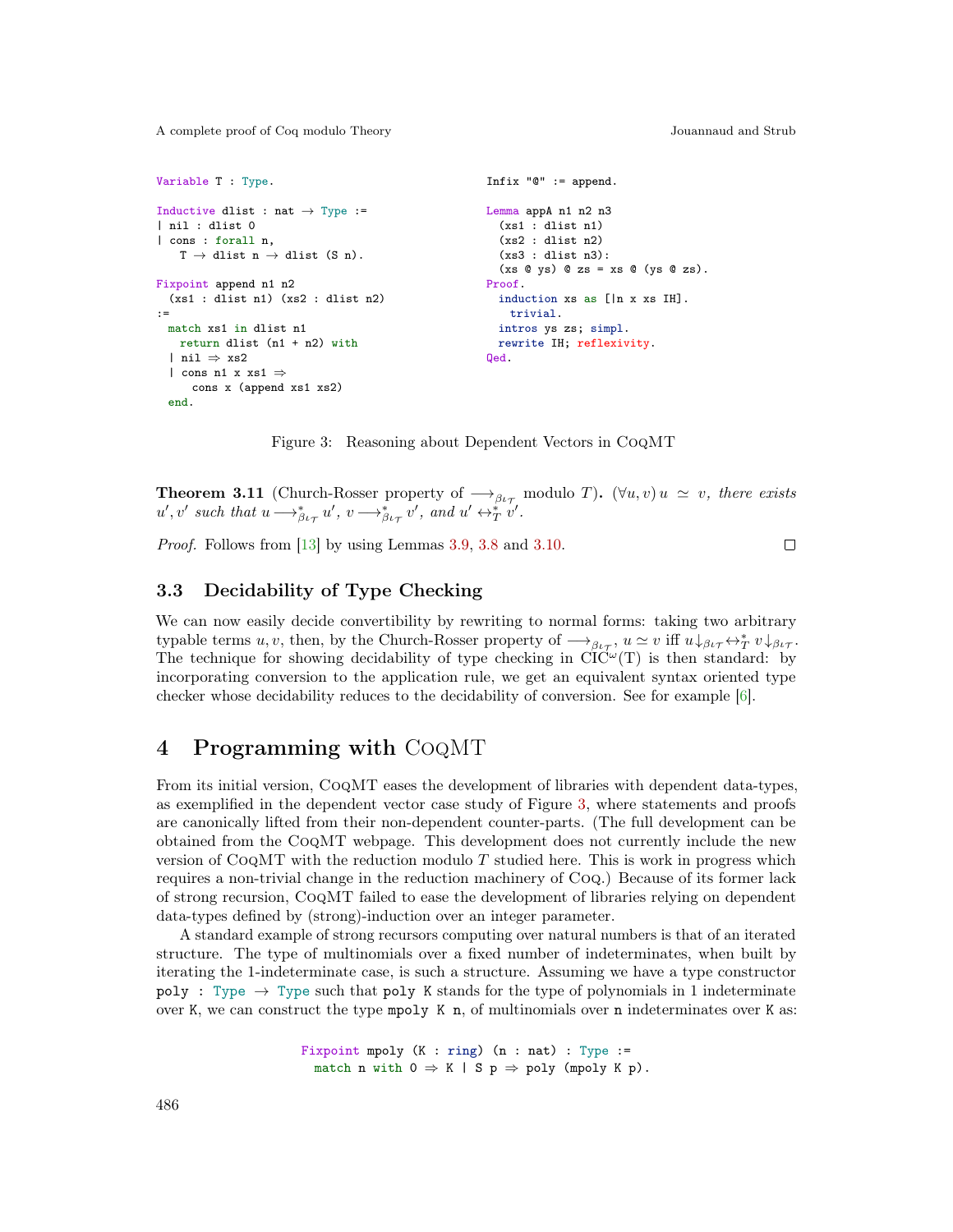With this kind of structure, as in the vector case, it is common that some arithmetical reasoning about the indexes (here, the number of indeterminates) occurs; and, the more indexes we identify, the less type casts has to be used. Indeed, any type cast that involves identifying two different indexes equal in  $\mathcal T$  can be removed in COQMT. For instance, one may want to identify mpoly K  $(n+1+p)$  with mpoly K  $(p+n+1)$ . In plain Coq, or in previous versions of CoqMT, these types were considered unequal, either because n+1+p and p+n+1 were not identified (in Coq), or because their identification was not used by the (strong) recursor rule (in CoqMT). This case can be exemplified with the multinomials evaluation function meval:

Definition meval (K : ring) (n : nat) : mpoly K n  $\rightarrow$  dlist K n  $\rightarrow$  K.

which has, for example, the following natural property:

Definition mevalS K n (p : mpoly K (S n)) (x : dlist K (S n)) : meval  $p$  x = meval (eval  $p$  (dhead x)) (dtail x)

where dhead and dtail are the functions returning resp. the head and tail of a non-empty list (i.e. of size greater than 0), eval is the evaluation function for univariate polynomials (i.e. for objects of type poly). Note that by definition of mpoly, an object of type mpoly K (S n) is identified, by *ι*-reduction (using the recursor rules), with an object of type poly(mpoly K n).

```
Definition vhead (T : Type) n : dlist T (S n) \rightarrow T.
Definition vtail (T : Type) n : dlist T (S n) \rightarrow dlist T n.
Definition eval (K : ring) : poly K \rightarrow K \rightarrow K.
```
In the new version of COQMT justified here, not only mpoly K  $(n+1+p)$  and mpoly K  $(p+1+p)$  $n+1$ ) are identified, but because  $n+1+p$  simplifies S  $(n+p)$ , they compute to poly  $(mpoly K)$ +p)), providing some canonical form of our initial type which highlights that poly is iterated at least once. This would allow, for instance, to easily use properties like mevalS on multivariate polynomials without relying on unnecessary type casts. For instance, we noticed that such needs arise quite naturally in the proof of the symmetric polynomials fundamental lemma, where all type casts occurring in the proof could be effectively removed in  $COQMT$ <sup>[1](#page-0-0)</sup>. We also suspect that the development of any library that does non-trivial calculations of multivariate polynomials would be eased by the use of CoqMT. For example, a formal library for the theory of Gröbner bases would be a good target for CoqMT.

Formally, given that the conversion can be decided by the syntactic equality of expressions in normal form for the confluent  $T$  reduction, no type cast is needed provided the theory  $T$ comes with all the vocabulary used in the formalization. The formalization could of course need more vocabulary. For instance, multiplication over natural numbers would be needed as soon as we formalize multiplication over polynomials. Then, we would need to include multiplication in the theory  $T$  in order to avoid new type casts. Enriching the theory  $T$  can of course continue as long as decidability is still satisfied, which pinpoints precisely when type casts become necessary.

### 5 Conclusion

Coq Modulo Theory (CoqMT) implements a type theory in which conversion can be defined extensionally at small (first-order) inductive types. CoqMT is much closer to the developer's intuition because types depending on expressions which are extensionally equal become identifiable. In case of Presburger arithmetic, for example,  $0 + x$  and x are extensionally equal, but not

<sup>1</sup>A formalization of this result, done in plain Coq at that time, can be found at [https://github.com/](https://github.com/math-comp/multinomials) [math-comp/multinomials](https://github.com/math-comp/multinomials)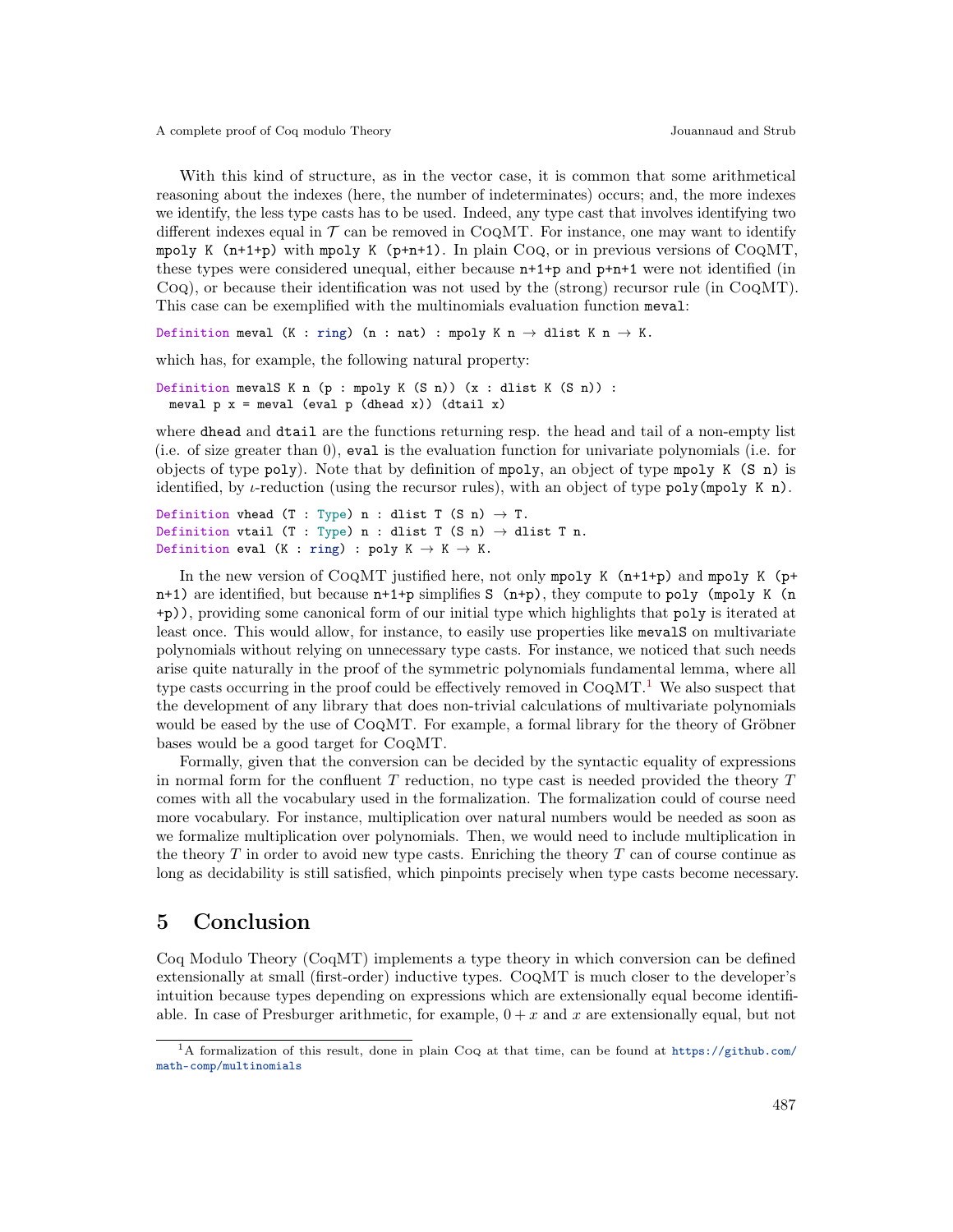intensionally equal in case the function symbol + is defined by induction on its second argument. This allows for a liberal type checker when dependent types come into play.

In this paper, we have shown that type checking is decidable in  $COQMT$ , even in presence of strong elimination modulo a (decidable) theory. The proof is quite interesting, in that it relies on the strong normalization of the calculus with strong elimination to show strong normalization of the calculus with strong elimination modulo a theory. This syntactic proof reveals a new mechanism that could be added to Barras semantic model construction used to prove strong normalization and consistency of CoqMT with strong elimination. This would enhance its expressivity in case of interactions, like here, between different syntactic constructs which depend on each other, here the theory T used both in the conversion typing rule, and in the weak and strong elimination rules.

Since (the formal model of) Coq can be faithfully embedded in (the formal model of) DEDUKTI, one can ask whether  $CoQMT$  can also be faithfully embedded in DEDUKTI [\[2\]](#page-14-7). Since DEDUKTI does not have a primitive extensional equality, this implies that the embedding should use explicit casts. Eliminating these casts would of course be possible by extending DEDUKTI capabilities with a decidable extensional conversion as we did for Coq. This would of course impact the meta-theory of DEDUKTI. We can expect that the strong normalization can be carried out as we did here. But in DEDUKTI, another important difficulty is the confluence property because of the presence of rewrite rules which may have critical pairs. This implies that the confluence proof has to be carried out on untyped terms [\[3\]](#page-14-8). Adding an extensional equality as in CoqMT would be a important challenge for the confluence proof that has not be considered yet for DEDUKTI.

## References

- <span id="page-14-5"></span>[1] Thorsten Altenkirch. Proving Strong Normalization of CC by Modifying Realizability Semantics. In Henk Barendregt and Tobias Nipkow, editors, TYPES, volume 806 of Lecture Notes in Computer Science, pages 3–18. Springer, 1993.
- <span id="page-14-7"></span>[2] Ali Assaf. A calculus of constructions with explicit subtyping. In Hugo Herbelin, Pierre Letouzey, and Matthieu Sozeau, editors, 20th International Conference on Types for Proofs and Programs, TYPES 2014, May 12-15, 2014, Paris, France, volume 39 of LIPIcs, pages 27–46. Schloss Dagstuhl - Leibniz-Zentrum fuer Informatik, 2014.
- <span id="page-14-8"></span>[3] Ali Assaf, Gilles Dowek, Jean-Pierre Jouannaud, and Jiaxiang Liu. Untyped confluence in dependent type theory, 2017. submitted.
- <span id="page-14-3"></span>[4] Bruno Barras. Semantical Investigations in Intuitionistic Set Theory and Type Theories with Inductive Families. Habilitation thesis, http://www.lix.polytechnique.fr/ barras/habilitation/.
- <span id="page-14-4"></span>[5] Bruno Barras. Sets in Coq, Coq in Sets. J. Formalized Reasoning, 3(1):29–48, 2010.
- <span id="page-14-2"></span>[6] Bruno Barras, Jean-Pierre Jouannaud, Pierre-Yves Strub, and Qian Wang. CoQMTU: A Higher-Order Type Theory with a Predicative Hierarchy of Universes Parametrized by a Decidable First-Order Theory. In LICS, pages 143–151. IEEE Computer Society, 2011.
- <span id="page-14-0"></span>[7] Frédéric Blanqui. Inductive Types in the Calculus of Algebraic Constructions. In Martin Hofmann, editor, TLCA, volume 2701 of Lecture Notes in Computer Science, pages 46–59. Springer, 2003.
- <span id="page-14-1"></span>[8] Frédéric Blanqui, Jean-Pierre Jouannaud, and Pierre-Yves Strub. From Formal Proofs to Mathematical Proofs: A Safe, Incremental Way for Building in First-order Decision Procedures. In Giorgio Ausiello, Juhani Karhumäki, Giancarlo Mauri, and C.-H. Luke Ong, editors, IFIP TCS, volume 273 of IFIP, pages 349–365. Springer, 2008.
- <span id="page-14-6"></span>[9] Adel Bouhoula. SPIKE: a system for sufficient completeness and parameterized inductive proofs. In Alan Bundy, editor, Automated Deduction - CADE-12, 12th International Conference on Automated